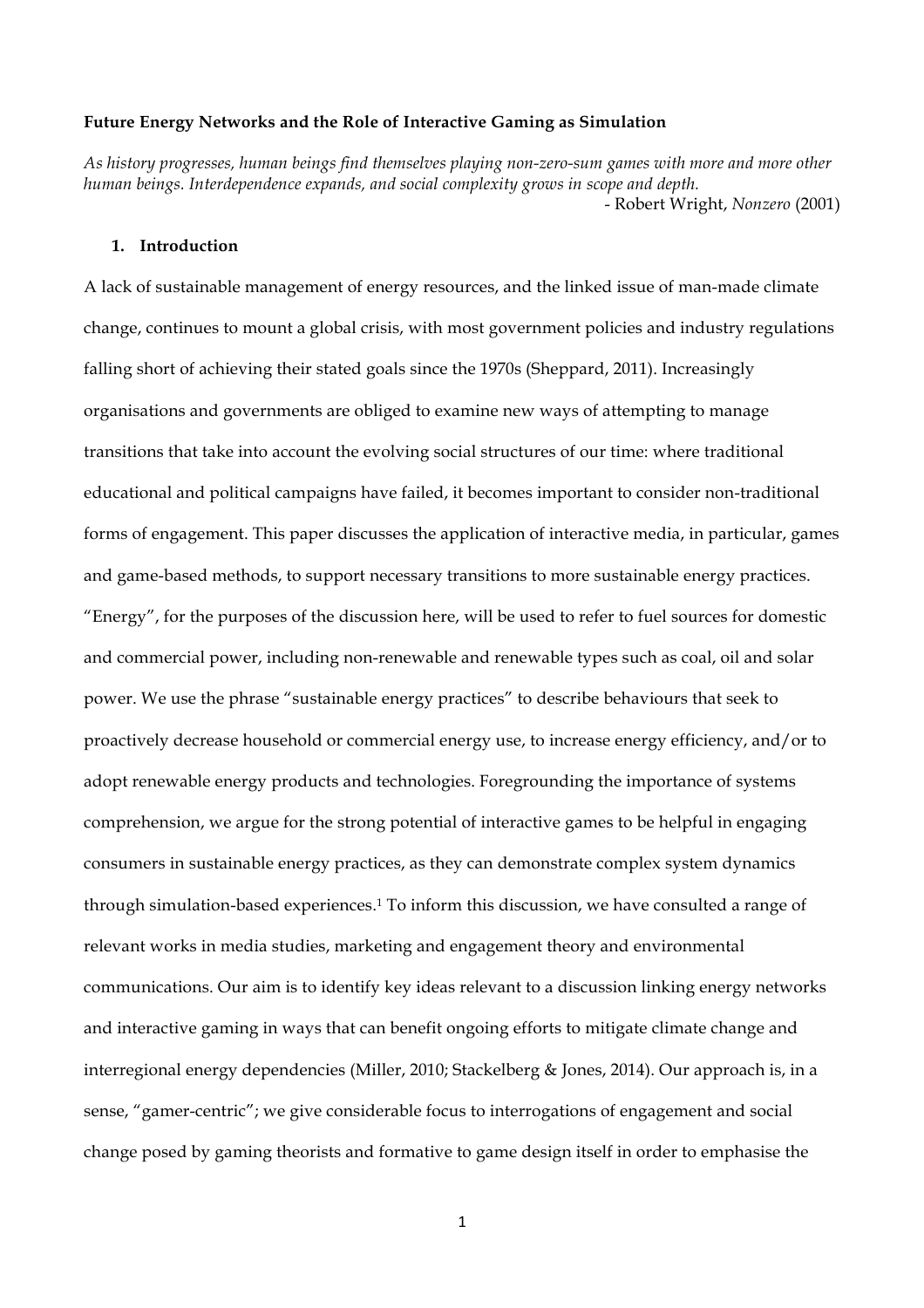usefulness of game-based principles to living and complex systems, arguing and demonstrating how the procedural nature of game space can render large-scale implications of energy decisions richly and effectively. Finally, we identify emerging potentials for sustainable energy games to link with data in the real world. Our conclusions emphasise the importance of game simulation toward the longer-term goal of cultivating more complex patterns of interaction and cultural analysis around energy use; this is based on the assertion that energy, a social resource, must be managed in ways that are equally social.

# **2. Social Dimensions of Energy and Game Systems**

As a resource, energy is social in the sense that its successful delivery is now dependent upon shared infrastructures of communication and cooperation, including government policy structures and interregional and global electricity markets. Contemporarily the phrase *energy network* is typically used to refer to the specialised network of processes and organisations involved with electricity production and consumption, as well as information and data shared among stakeholders in this network (Tsoukalas & Gao, 2008). *Energy systems,* more broadly, refers to the wider, multi-scalar interactions and interdependencies among the physical energy system and other systems such as data and information networks. As part of larger energy systems processes, communications networks are inseparable; for example, energy networks power servers which, in turn, make communications between energy grid operators possible (Gungor et al., 2011). The increased integration of energy systems, including communications and information technology elements, is a major objective of current energy grid research, aimed at more effective analysis, design and control of inter-network interactions among technical, economic, regulatory and social dimensions (Kroposki et al., 2012). As energy systems integration deepens to support the development of a cleaner and more intelligent energy infrastructure, it will be increasingly important for consumers to better understand their relationship to energy systems and to take more proactive roles in managing energy (Krätzig and Warren-Kretzschmar, 2014). This will require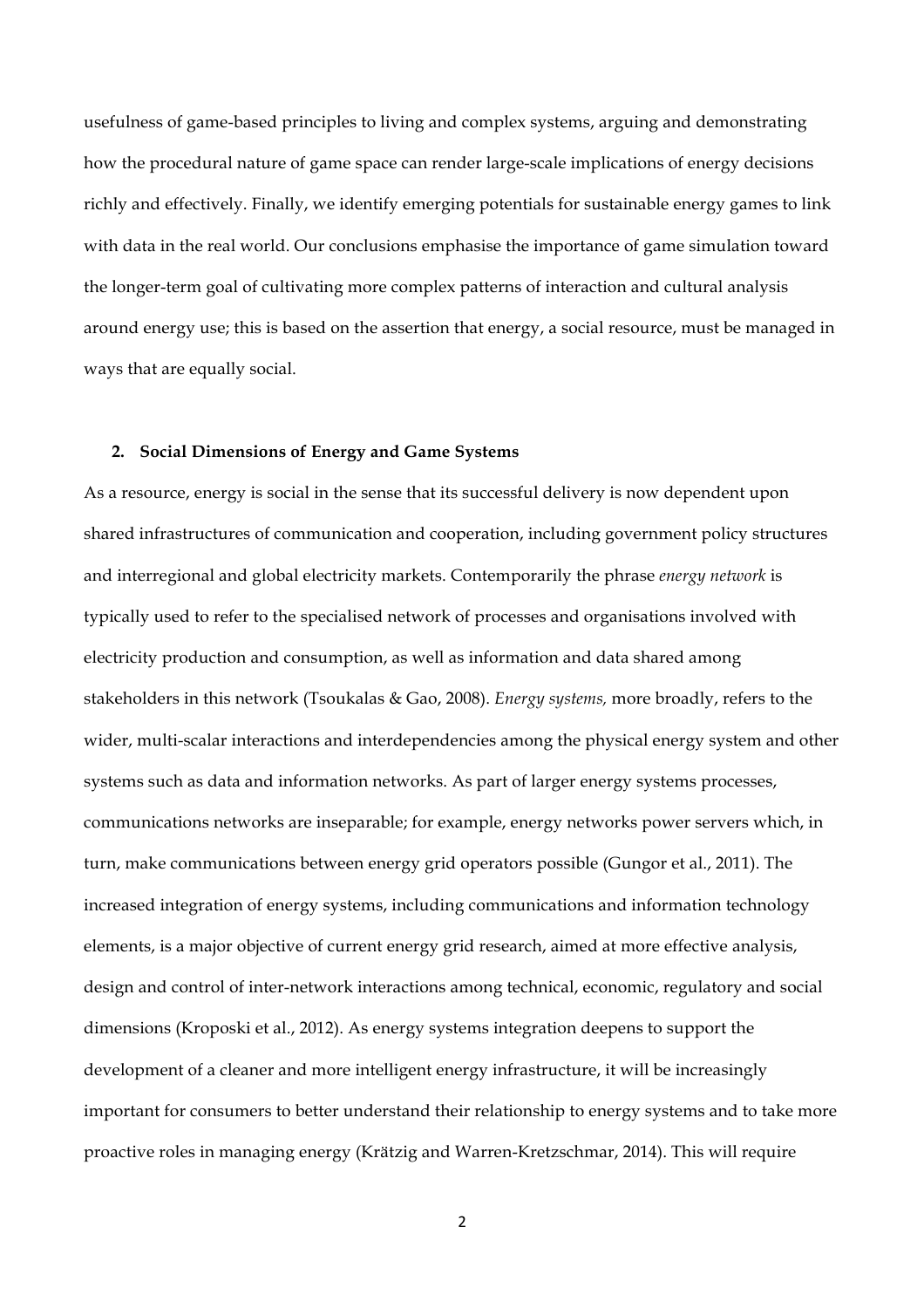broader engagement with social resource interdependency as a matter of course, as legislation is not always an appropriate or effective driver of change (Faiers et al., 2007).

Most methods of engagement aimed at supporting energy transitions in the public and private sector, such as spanned policy changes, educational and marketing campaigns, and programmes promoting new-product uptake such as smart grid schemes, have proven to be largely ineffective (Reeves, 2015, p 110). The most often used type of educational campaign, based on presentation of fact-based, scientific evidence, does not tend to change minds or behaviours, nor do traditional marketing approaches have a predictable impact on consumer behaviour (Owen, 2004).2 There is evidence to suggest, however, that educational campaigns that are more interactive, particularly those that tap into or encourage the building of communities of practice, are able to foster more lasting change. Approaches that emphasize the role of systems—and systems thinking—can not only make energy networks more legible, it can also clarify the role of the individual as one who can produce, configure, and utilize these networks. While economic incentives, such as savings on energy bills, have been found to be helpful in promoting shifts to using more sustainable domestic and commercial energy management in the short term, they do not tend to foster long-term sustainable decision-making regarding energy use (Rowlands et al., 2003; Paladino & Pandit, 2012). Eco-feedback devices such as smart meters, designed to increase awareness and proactivity in energy management, are shown to decline in effectiveness over time, having longer-term influence on behaviours mainly for users who were already environmentallyminded. This is perhaps partly because these devices represent only a single element of energy systems, offering users a visualization of their domestic energy consumption for example, but do not give any representation of how this affects the dynamics of the larger network (Strengers, 2011). Why energy is such a difficult arena in which to gain traction is a question with few solid answers; however, a relatively consistent suggestion among researchers has been that the invisibility and intangibility of electricity serves as a major barrier to typical marketing and intervention approaches: consumers are unlikely to strongly identify with energy brands or products due to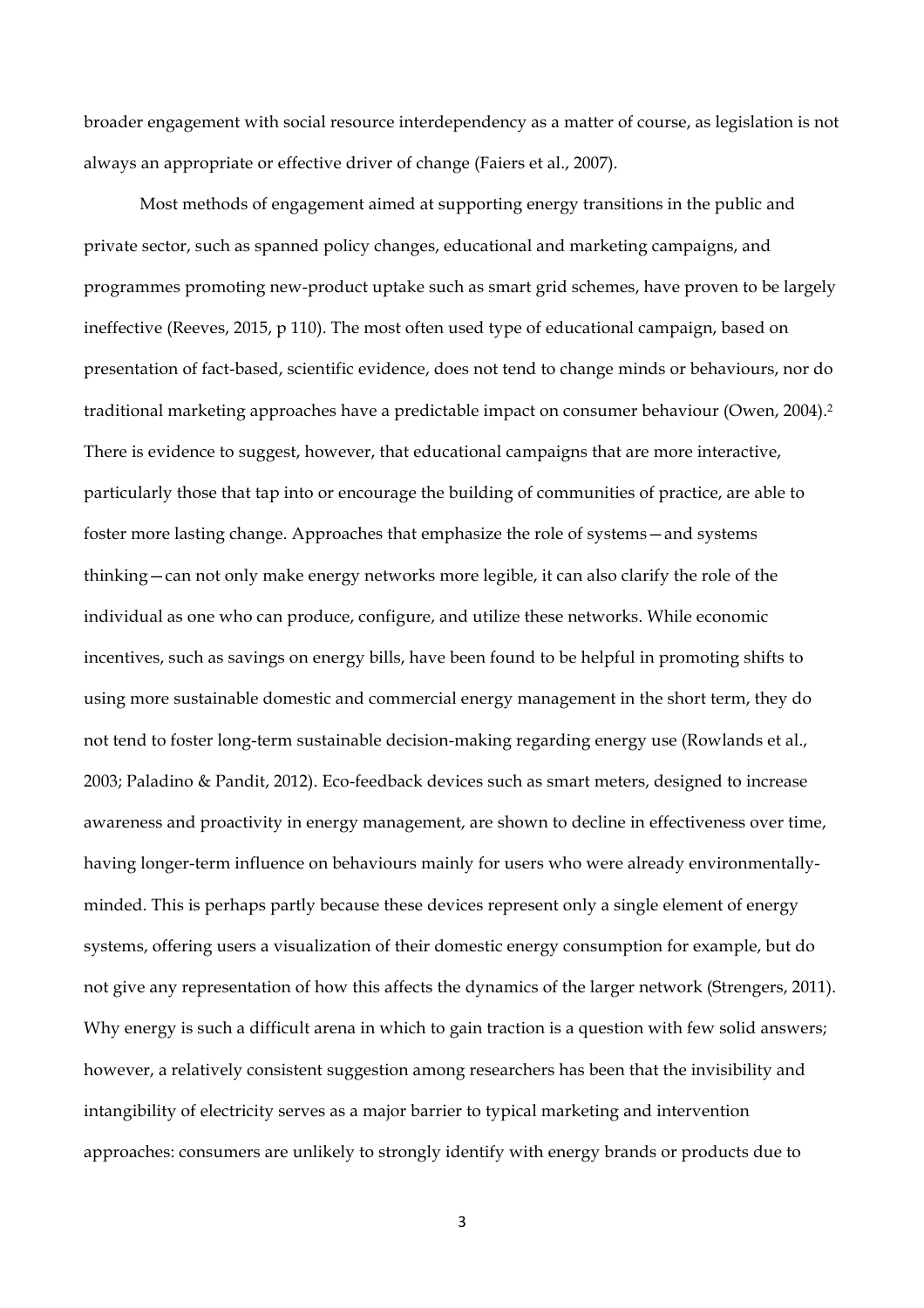their invisibility (Devine-Wright et al., 2010). At the same time, consumers are unlikely to engage with energy network organisations because the energy network itself is perceived to be highly complex (Devine-Wright et al., 2010). For both of these reasons, energy decisions and behaviours are understood to be largely dependent upon social influences and factors, such as word-of-mouth recommendations and the attitudes or purchases of friends and family (Paladino & Pandit, 2012). Research findings across marketing, sociology and environmental planning demonstrate that similar social dynamics govern the adoption of "green" behaviours (or lack thereof), with environmentally-sensitive concepts and technologies becoming acceptable or popular according to the norms of localised groups (Clarke & Goldsmith, 2005; Paladino & Pandit, 2012).

In his book *Smart Swarm* (2010), Peter Miller uses the phenomenon of a standing ovation to illustrate how cascades of conscious and unconscious social signals instigate waves of collective response—a phenomenon that affects countless actions, ranging from whether people send their children to public schools or private schools to whether they put on weight (p. 262). While *complexity* is a term with several definitions based upon a number of related applications in different fields, here we borrow from Parrish and Edelstein-Keshet (1999) who define complexity as a system in which "large populations of units can self-organize into aggregations that generate pattern, store information, and engage in collective decision-making" (p. 99). Online, opportunities for aggregation of social units are ubiquitous and amplified. "Local" groups once limited to geographic locality are extended to potentially much larger connected communities. In complex systems, waves of connected behaviours (from the coordinated movement of a flock of birds to the coordinated movement of a standing ovation or traffic jam) reflect rules that do not operate upon isolated individuals operating at mass scales, often with surprising results (Parrish and Edelstein-Keshet, 1999). Similar dynamics occur in social gaming environments, where groups of individuals may act collectively in response to (virtual) environmental challenges to develop adaptive coping strategies (Gee, 2013). As in ecosystems, social game systems are more resilient to change thanks to coordinated processes of self-organisation and adaptation (Gyrd-Jones & Kornum, 2013; Foth et al.,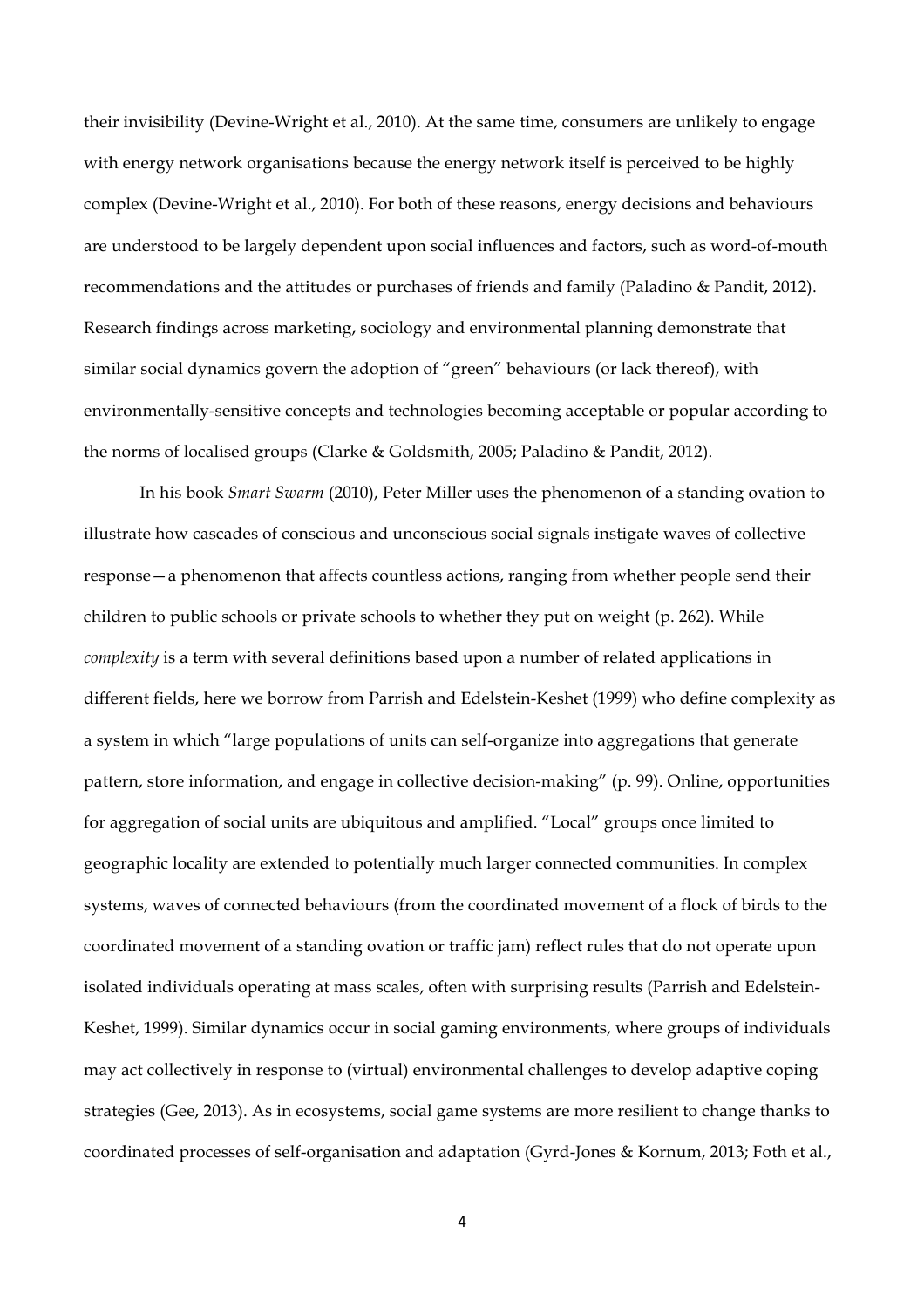2011).3 While the cultural, biological and socioeconomic systems governing energy behaviour change are extremely complex in their own right, the possibilities for social games to influence their dynamics has not yet received a large amount of serious enquiry, despite much of the foundational research demonstrating that collective play, and online socializing, both contribute to enhanced problem-solving capacity through what can broadly be described as systems thinking (Churchman 1967, Rittel & Webber 1973 et al).

## **3. Games as Legible Simulations of (Energy) Systems**

Bogost's concept of *procedural rhetoric* focuses upon the power of games to persuade; essentially, according to Bogost, games can deliver meaningful experiences of concepts and perspectives via step-by-step processes of interaction or procedure, which can be used to enact arguments (Bogost, 2010). Though based on classical rhetorical theory, procedural rhetoric includes integrations of contemporary, digital design elements that are able to represent dynamic models effectively in the form of interactive experiences (p. 28). A number of theorists have argues that these interactive models can represent actuality more effectively than other forms of media; Gonzalo Frasca has argued, for example, that simulations in game worlds are not abstract because they are based on real relationships, with actions motivated in ways that link to realistic values (2003, p. 223; Squire, 2003). This view of game as system chimes with the arguments of Hayles, who writes that contemporary narrative is, and should be, "a kind of textual android created through patterns of assembly and disassembly," whereby there is no natural story beyond the story of relationshipbuilding, or network-building, within the universe of the text; the "argument" does not put forward an objective or subjective point of view, but rather demonstrates systemic and inter-systemic dynamics as a truth in itself.4

In this sense, games may express our networked contemporary reality in very useful way. Vervoort et al. note, in their 2010 study on interactive media applications in environmental stakeholder networks, human and natural systems, what they term social-ecological systems, are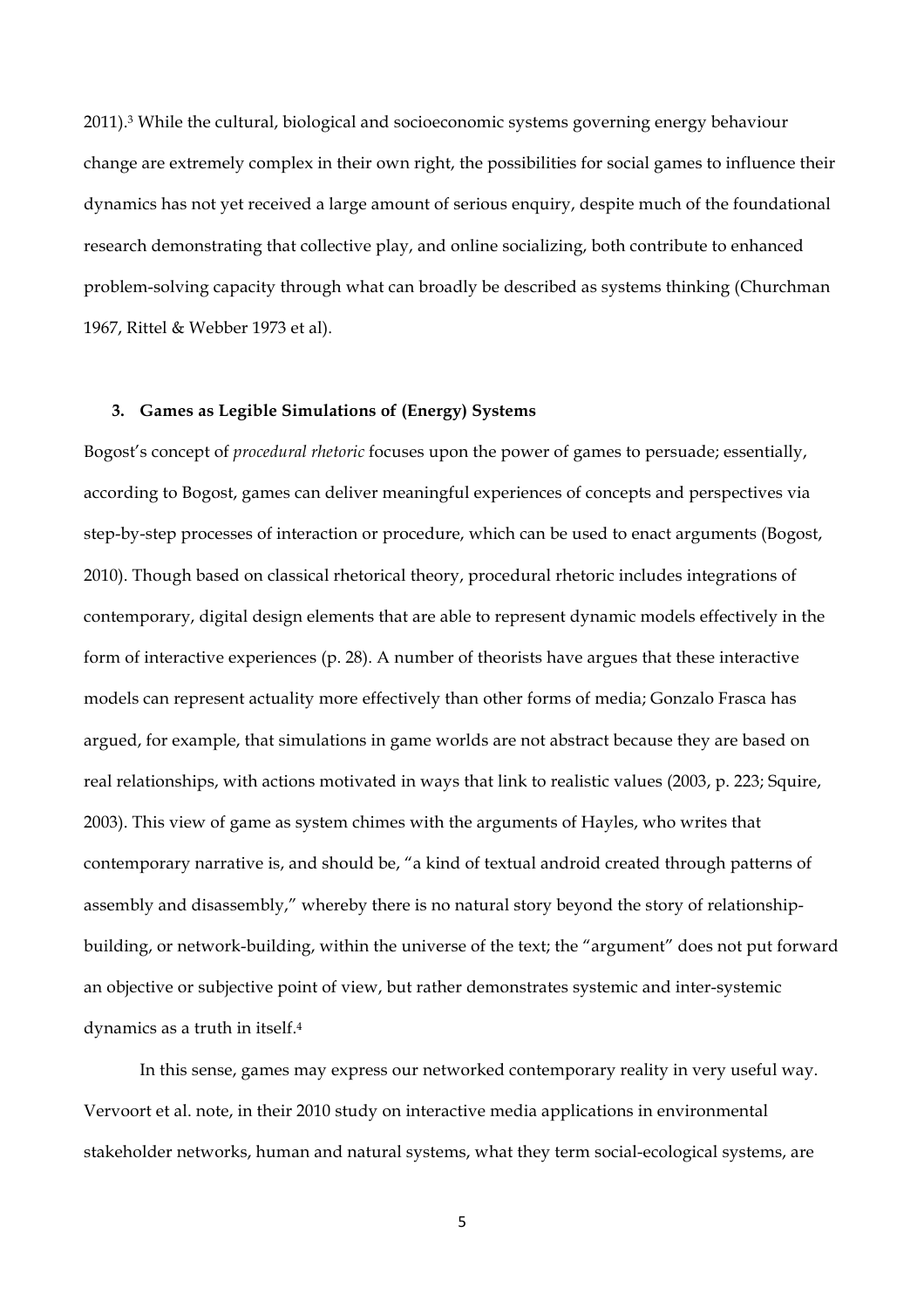non-linear, existing at vast and multiple scales whose complexity is not reflected by many current communications practices. "Digital games," according to this study, are "communication arenas with internal rules and temporal dynamics that can lead to complexity both as emergence and as conscious design," including adaptations to and production of transformations in the environment. As such, the authors argue, games "are particularly suited to be linked to dynamic scientific models in order to give participants understanding of spatial-temporal dynamics," but note that, so far, games that reach this level of complexity are big-budget commercial games rather than educational or socially motivated games, "therefore much of this broad potential for complex system dynamics still remains untapped" (p.  $610$ ).<sup>5</sup> The focal idea of this study is that game environments can function effectively as microcosms of larger complex systems, in which personal and collective action incite chains of temporal and systematic reaction (like the proverbial butterfly flapping its wings in Central Park, and causing a hurricane in Guatemala). Games simulate the consequences of interconnectedness on large scales, demonstrating the complicated patterns of proliferation of cause and effect as these could or do play out in reality; they are eco-simulations of action and reaction (see also Crawford, 1982). A number of theorists have suggested that game players seem particularly well-equipped to comprehend system dynamics in broader scenarios (Murray, 1998; McGonigal, 2011; Whitton, 2012). Although game systems are simulations structured by computational algorithms rather than environmental conditions, this fact seems to matter approximately as much as it matters in ecological modelling situations: done well, games can model actual scenarios relatively effectively.

*Fate of the World: Tipping Point* (2011) is a game that uses simulation to challenge players to think through energy issues realistically and pragmatically. The game depicts a near-future scenario in which players must navigate a number of natural and man-made disasters caused by climate change, where game play focuses player efforts upon planning appropriate responses and managing resources in sustainable ways. This includes managing various crises related to, for instance, fuel scarcity and rising sea levels. Through narrative and interactivity, *Tipping Point*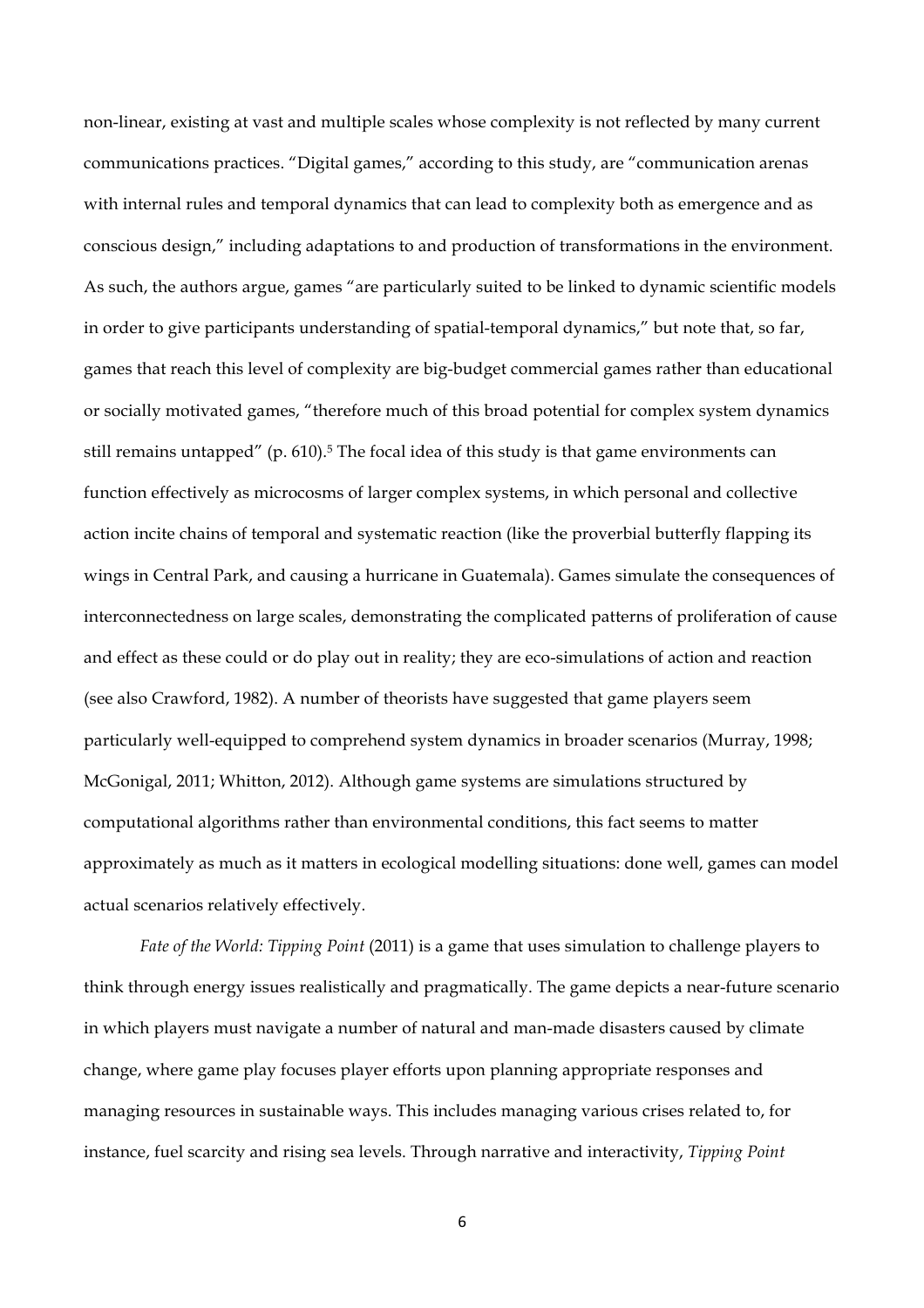illustrates connections between the environmental and social problematics of each disaster, as well as between localised and global effects of player decisions. Beyond simply managing local issues like resource shortages, players must also address broader, more abstract concerns such as global Human Development Indexes, and to do so must understand the relationships between these.6 To succeed in this game, players must understand the complex interconnectedness of inputs and outputs of the dynamic system; through trial, error and feedback, they configure and reconfigure the system to produce desired consequences. Though the game world is complex, it is simultaneously designed to be legible, allowing multiple play-throughs in order to intelligibly demonstrate outcomes of interactions and interventions. A variety of outcomes are possible relative to any given task; in other words, players can reconfigure sequences of interactive events to simulate different outcomes. *Tipping Point*'s interface also provides broad-scale feedback via a globe view, a dynamic visualisation of how game-play is affecting the health of the (virtual) planet and a simulation of real world system dynamics.

Frasca argues that simulation and the outcomes of simulation are the core issues of most games, where the experimental structure of the dynamic game system allows user-friendly data modelling—a dynamic experience of realistic change over time (2004, p. 86).7 Bogost's procedural rhetoric was developed to investigate this very issue, its basis is the way in which computers "run processes that invoke interpretations of processes in the material world," largely by drawing users through the system of algorithmic experience and response, in which the algorithms shape the simulations and allow the player to continuously reconfigure in-game reality (2007, p. 5).. Or, as Mackenzie Wark has it, the "artful surfaces of the game are just a way for the gamer to intuit their way through the steps of the algorithm" (1994, p. 120). For the intuition process to function as it should, however, a particular kind of interactivity is necessary, wherein a user's actions have actual significant impact on virtual outcomes and environments are "meaningfully responsive" to user input, meaning the players has agency and effect in the simulation (Bogost, p. 42; Salen & Zimmerman 2004, p 34). In this sense, games offer a way of interacting and also specific contexts to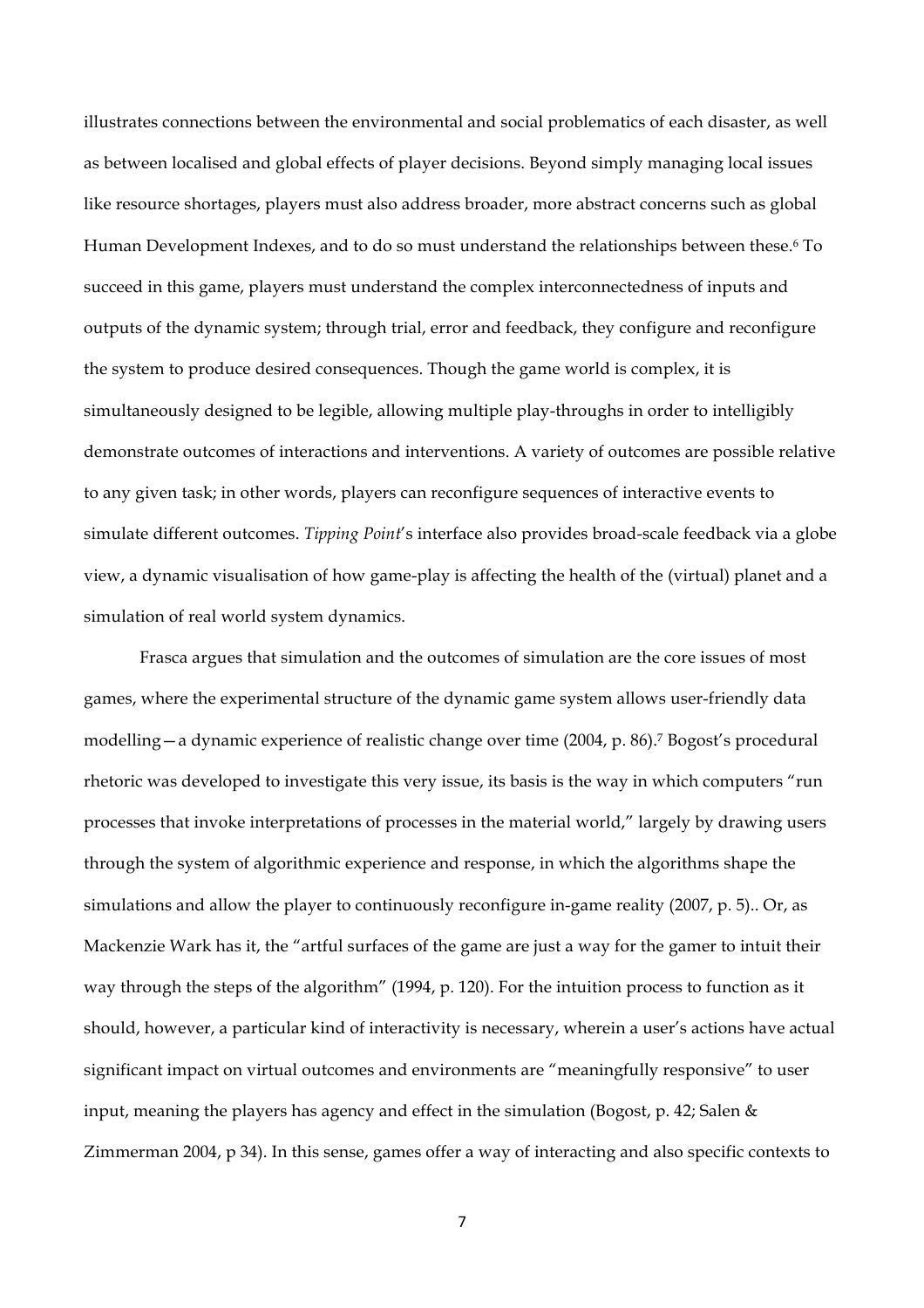act within, including social and environmental contexts for energy resource consumption that make the modelling of scenarios more realistic. In "Gaming the Future of an Urban Network", the authors find that combinations of game dynamics and modelling scenarios allow users to better comprehend the complexity of city planning and development, partly because both methods "root in a 'what if…' type of thinking" while encouraging complementary processes of conceptual and experiential analysis (Mayer et al., 2004, p. 314). Will McDowall suggests something similar in his article investigating transitions to hydrogen energy, finding that there can be extremely productive "dialogue" between data-driven modelling and narrative-driven scenario building (2014). Oscillations between hypothetical and practical problem-solving, open and constrained ways of thinking about energy issues, can engage players in critical processes that allow them to not only better understand how real-world systems operate, but to cognitively deconstruct systems operation, inciting interrogations of problematic elements and proposing solutions.

# **4. Narrativising Data: Games and Emotion**

Broadly speaking, narrative is the engine of the analytical process: in daily life narrative motivates continuous analysis of relationships. Janet Murray has rightly pointed out that stories are a way to make the abstract not only legible but interesting: very few of us would "curl up at night with … Propp's abstract morphemes" (p. 203). As flexible simulations of reality, game structures support critical and analytical processes by providing narrativisation of algorithm; game simulations, procedurally written and systemically manifest, are effectively abstract equations materialising under virtual but realistic conditions.<sup>8</sup> In this sense, games are far more compelling for the average consumer than raw data or even pre-interpreted data, both of which have been found to be unlikely to influence energy behaviours on their own (Haggett, 2014; Stephenson et al., 2010). By contrast, providing actual or hypothetical data formatted as stories or challenges, and allowing users to experience, interpret and have conversations around data as a dynamic system, is shown to have some effect (Deighton, Romer, & McQueen 1989; Escalas 2004; Stackeberg & Jones, 2014).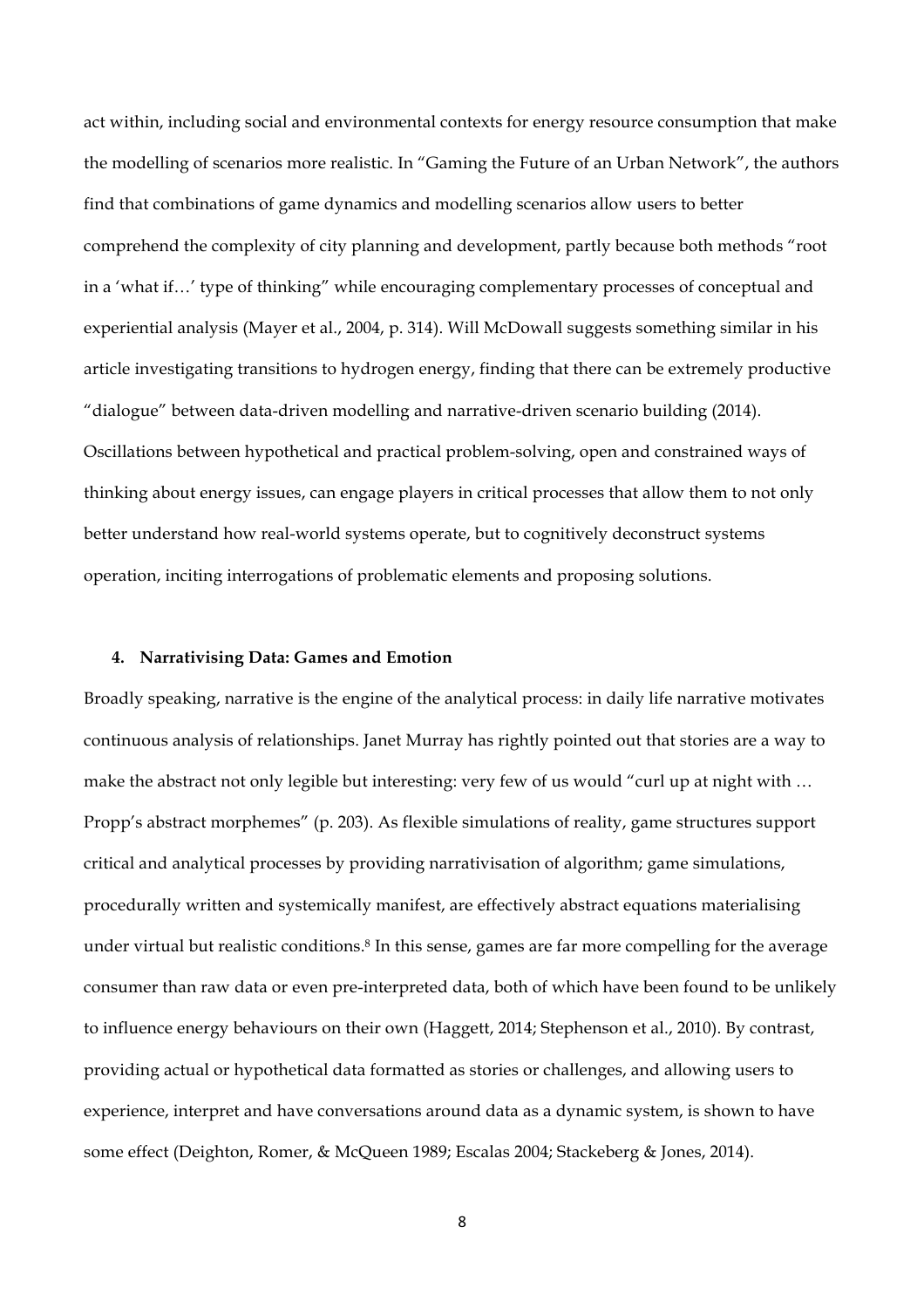The capacity for games to work across textual registers allows a special kind of narrative that is flexible in terms of scale (as with the multi-scalar views of a game like *Tipping Point*) as well as perspectival position in space, for example street view versus aerial view, or even positions in the virtual body-space of various characters. *Collapsus* (2011) an interactive fiction, illustrates the point; marketed as "a new experience in transmedia storytelling," this complex work combines traditional documentary techniques with new forms of interactivity to create a combination of narrative and game. In *Collapsus*, climate change is framed through multiple interlinked perspectives: interchangeable panels fit within a single screen, one panel which comprises the interactive timeline, one showing an interactive globe that expresses interdependencies among conditions in the physical environment, energy systems and political systems, and another panel that delivers documentary-style clips and character commentary providing the players with narrative context and feedback (see Figure 1). While players consider the potential social and political issues that arise from the energy management decisions they make in the game, the effects of these decisions play out in parallel, demonstrating local, personal and global impact across these multiple views. At the same time, the viewer can easily switch between the panel perspectives, and can pause the action at any time to investigate information and points of narrative more deeply. The evocation of simultaneous perspectives of reality demonstrates the complexity of these processes more effectively than many other media could do, employing the decentralisation of modern communication technologies—where multiplicity is native—to suggest fluid boundaries between causal sequences and perspectival views. In games like *Collapsus*, players are encouraged to consider links between energy systems, social connections, management decisions and local outcomes, having influence or direct decision-making power regarding, for example, national policies regarding energy production and consumption. This network of conditions then plays out in the lives of characters; it could be argued that this increases the effect of the procedural argument by asking viewers to identify with these characters.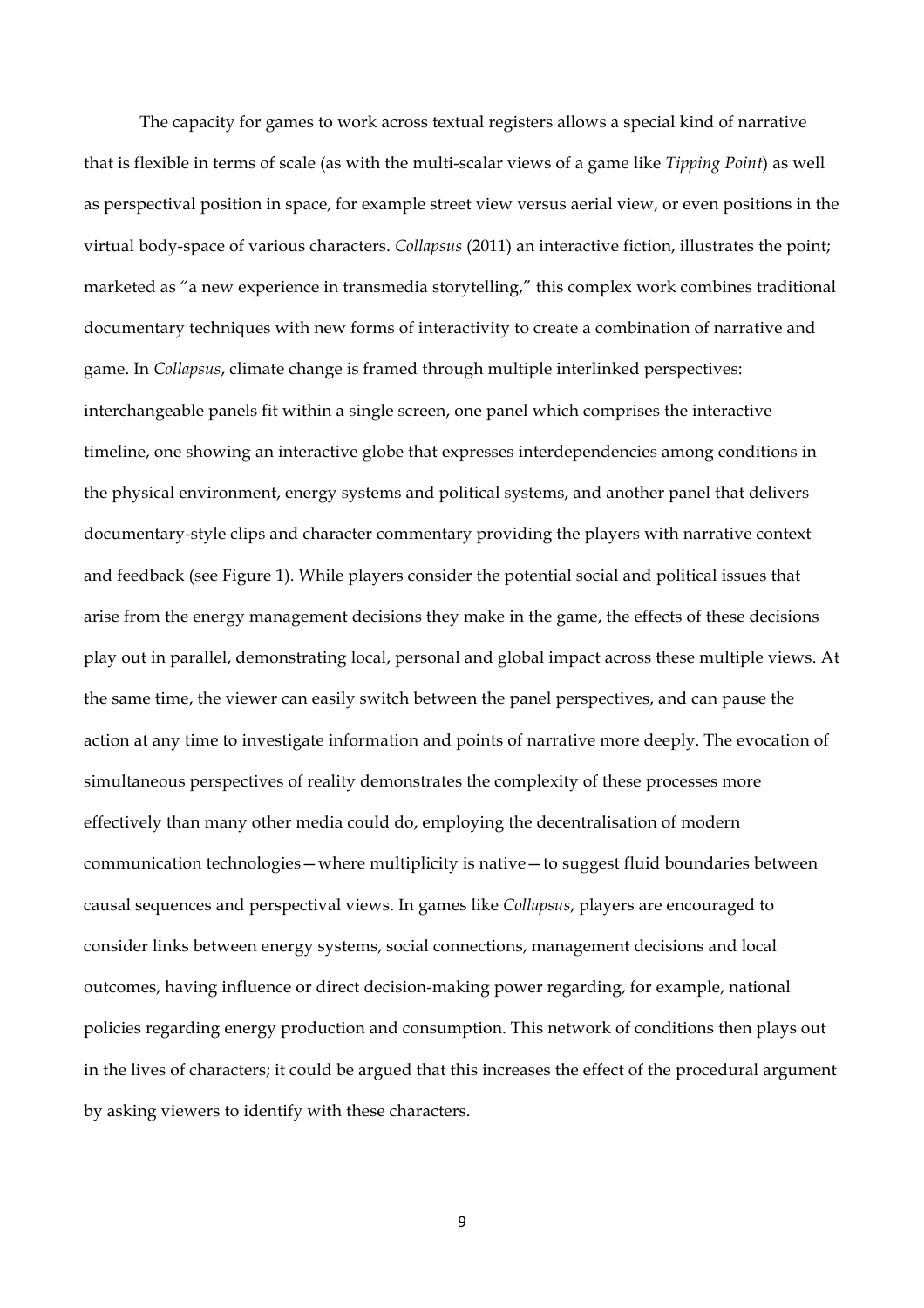Data is also shown to become compelling when combined with motivating tasks, stories or *instructions*. Games achieve this by integrating narrative with puzzles, social challenges, and structured systems of feedback that provide emotional rewards (McGonigal 2011). The effectiveness of "gamifying" data in this way has been demonstrated by the success of crowdsourcing games like *Folding@Home*, which has gathered protein folding simulations from over 327,000 users since 1999, and *Investigate Your MP's Expenses* (2009)*,* an app that has, as of January 2015, crowdsourced analysis of over 160,000 pages of UK government personal expense documents.9 *Eskom Energy Planner* (2013) is another to add to the list of gamified simulations of energy systems, but conceived differently from those discussed so far: resembling games such as *SimCity* (1989) and *The Sims* (2000) in its design. *Energy Planner*'s narrative unfolds as a result of resource management decisions, in which players effectively design energy infrastructure, policy and operations on government and utility levels, viewing the city aerially to plan and achieve, for instance, installations of power stations and energy grid components. Energy consumption is then rendered realistically on domestic and local levels. Even more explicitly than *Collapsus*, *Energy Planner* asks players to balance data sets, visualised in the game as levels corresponding to financial, ecological, and economic states, as well as taking responsibility for the more general well-being, of the community. The aim is to create a sustainable local energy management system.

In contrast to fact-based campaigns, the effectiveness of energy games relies in part on processes of shifting between macro and micro energy management scenarios, in effect personalising relationships between the network of domestic energy transactions and the network of larger-scale factors and agents of energy production, supply and delivery. In order to be engaging, simulations require a degree of enthusiasm on the part of participants (or game players), which translates to emotional investment in virtual outcomes (Sherry et al., 2006). Highly emotional stimuli, perhaps not surprisingly, are processed more quickly and hold our attention longer than less emotional stimuli (Eastwood, Smilek, & Merikle, 2001), with positive emotion having a greater effect than negative in terms of emotional arousal and social sharing, all factors that are likely to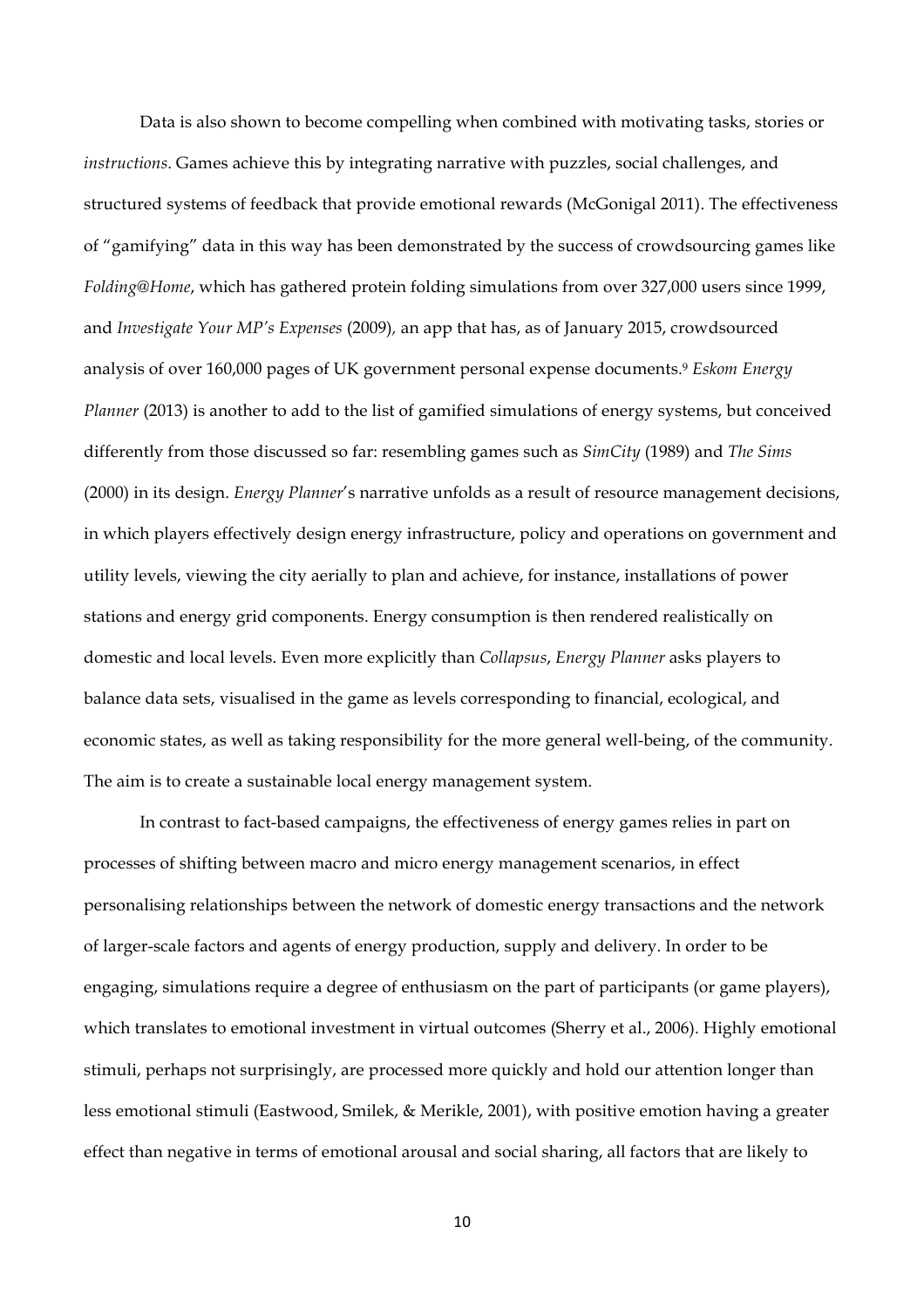have an impact on the media and arguments with which consumers will engage (Berger & Milkman, 2012).

# **5. Mixing Simulations and Reality**

The emerging field of "serious games" builds on the potential of game simulations to incite emotional investment, with games designed to harness desire among gamers to be of service to realworld causes as the goal, rather than the side effect, of gaming (McGonigal, 2011). While typical interactive games may comprise design processes aimed at influencing players by stimulating introspection and self-reflection, serious games are designed to educate and influence player attitudes and actions in the real world, and are likewise often discussed in terms of their effects on the ecological, cultural and financial systems that they simulate or critique (Boyle et al., 2011; Vasconcelos et al., 2009). Many serious games are aimed at increasing social awareness of realworld issues through simulation, like *Darfur is Dying*, a video game that interactively portrays the experiences of refugees living in the Darfur region of Sudan (interFuel, 2006).10 Another example is S*pent* (2011), in which players negotiate a complex, lifelike system comprising domestic, professional and financial responsibilities and variables—think *The Game of Life* on a digital platform—but designed to reflect the actual current employment realities of blue collar America. A major aim of this game is to explore the systemic nature of unemployment and homelessness.

The direction of recent technological history is toward increasingly frictionless interfaces. The game controllers and computer screens that separate users from networked system interactions are becoming thinner, more transparent, even invisible (Gabrys, 2014). Simultaneously, the automation of data events—for example, the automatic, invisible changes to time zones on mobile phone or laptop interfaces when we travel, or the real-time reporting of household energy use to servers for analysis—is moving us closer to a point of critical mass at which the invisibility of data flows and human-system interaction will be normalised, a sort of frictionless data ecosystem. This is the proposed outcome of the *Internet of Things (IoT)*, the embedding of network technologies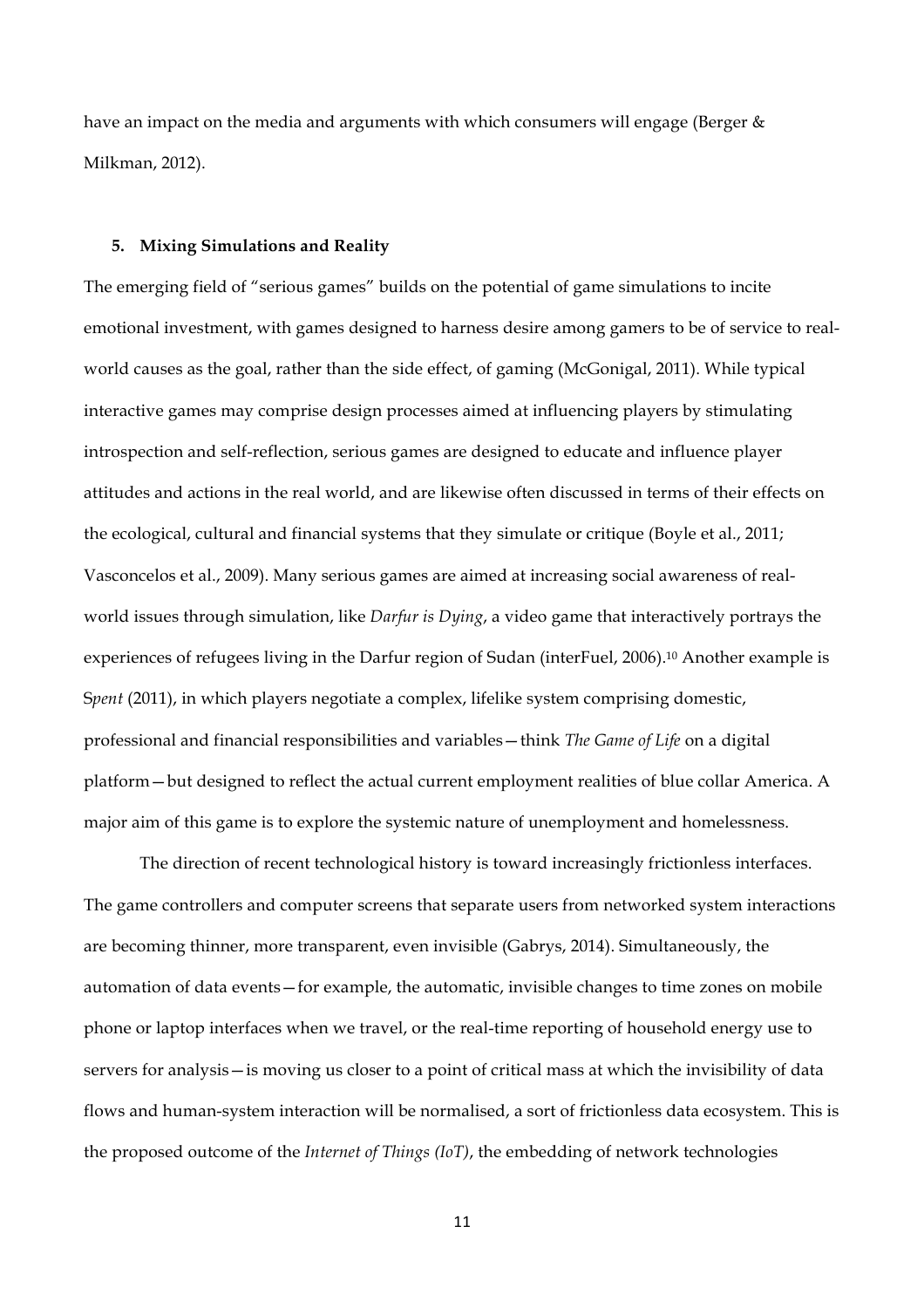integrally into lived environments that allows everyday objects to become augmented with communications capacities (Gubbi et al., 2013). The IoT represents an interconnected, intelligent, real environment in which the feedback we typically associate with screen devices increasingly arrives via many other avenues, including resource-management objects like cars, electricity meters, lawn mowers, water supply meters, and refrigerators (Srivastava & Vakali, 2012). The concept and the practical implications of the IoT are still developing, and it is only in the past several years that the data resulting from the network interconnections of objects and machines have been put to use in any meaningful way; however, for game designers, and particularly game designers interested in promoting sustainable resource management, the IoT opens up a host of possibilities for meaningful system interaction (Foster & Linehan, 2013; Gabrys, 2014).

It is reasonable to surmise that we will begin to see an enrichment of the informational environment surrounding energy use, in which consumers receive a plethora of feedback on energy habits from things and from each other through things. Indeed that has already begun, with the popularisation of smart meters and other personal energy monitoring devices (Pierce & Paulos, 2012). Google's *Project Nest* is a recent innovation of this type, comprising a "learning thermostat" that adapts to domestic patterns with networked carbon monoxide and smoke detectors, and a thermostat that "learns" a user's movements to heat the house in anticipation of the user returning home from work in the evening.<sup>11</sup> Similar things can be achieved with less sophisticated systems using live data, however, and the implications for gaming with real-world impact are promising. The game *Run This Town* (2013), for example, as piloted by the Australian Bureau of Statistics (ABS), used census data to create a dynamic, playful experience of resource management on a townplanning level with a good deal of relevance to the typical Australian town (ABS 2013). This game allows players to play in a world governed by interaction with live data, blurring the lines between the play space and the urban space. Opower, who partnered with Facebook in 2012 to launch a "social energy app" aimed at increasing household energy efficiency, has reportedly saved consumers more than 400 million US dollars in energy bills by gamifying the domestic energy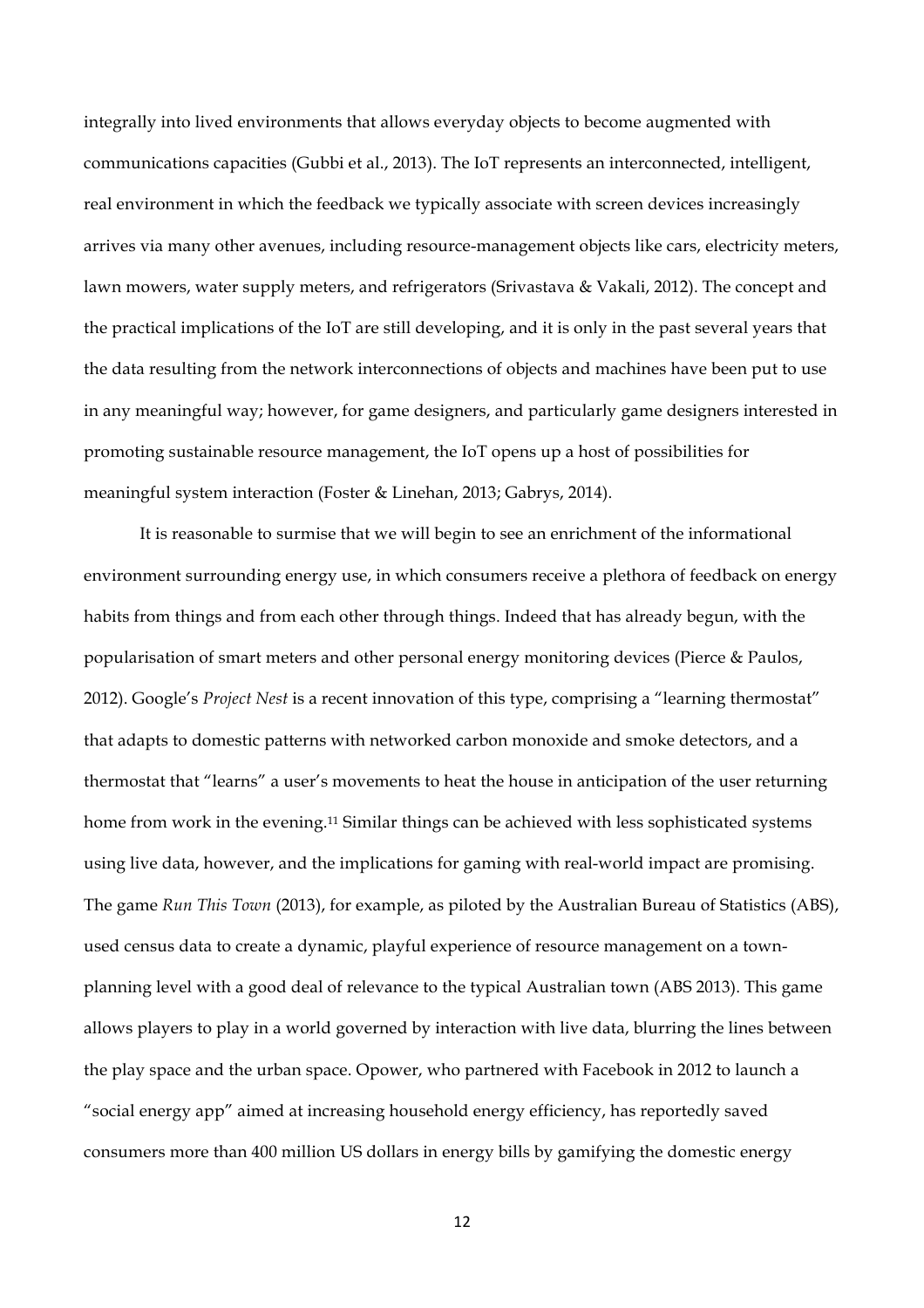management process (Grant, 2014). It should be noted that the games discussed here represent only a small fraction of those which have been, and are being, developed, demonstrating that gamers can (and do) provide productive insight into the real problems that games simulate. The IoT in particular offers numerous potential avenues for connecting consumers to other agents within the energy network, such as government bodies and grid operators, as well as feeding into live data sets that may inform decision-making around planning or energy grid upgrades. Games like *Energy Planner* can be taken further to become more than simulation; at the moment, outcomes in games like this are typically governed algorithms based on *realistic* data; as organizations become more adept at harnessing actual live data from the IoT into living, dynamic feedback loops, games can be increasingly governed by *real* data.

Broadly speaking, live energy grid, economic, census, and financial data could be harnessed to create increasingly practically relevant game design approaches, to pose realistic or actual problems to which players can ostensibly offer insightful solutions. While productive contributor status is likely to have personal value for game-players, especially if social gaming continues its trend of rising popularity, there is a broader value contained in the habituation of productive contribution as a normal part of game-play and resource management. Furthermore, games can be used strategically to address issues that invite collective problem-solving and community energy interest, for example community-owned and operated energy production networks and microgeneration schemes. Indeed, the integration of game simulations and real data and scenarios has exciting potentials, indicating a serious resource for generating energy solutions and changing energy behaviours.

## **6. Concluding Remarks**

It seems likely that proactive engagement economies for energy use will become more typical as home and business owners are forced to recognise the rising costs of energy inefficiency and using unsustainable energy sources, and as alternatives such as micro-production and self-management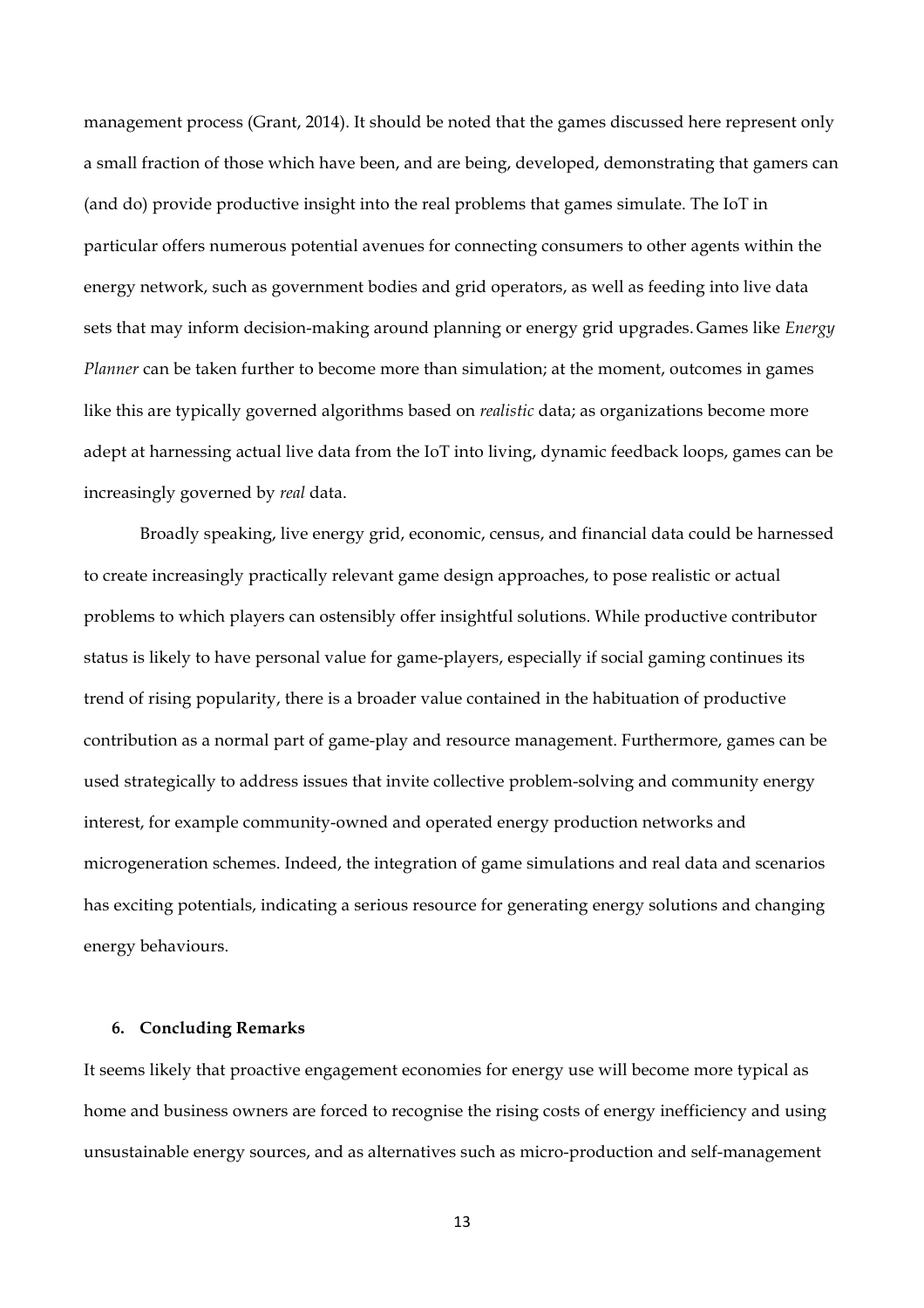devices become more available. A number of interactive media practitioners and smart grid developers have already begun the task of making more dynamic relationships a reality, where a common theme of many approaches to grid enhancement thus far has been to increase integrated informatics and two-way communications within energy systems. Digital social networks are now being applied in specialised ways to energy network problems related to pricing, load and curtailment, blackout, improvement of system reliability, robustness, availability, and scalability (Gungor et al., 2011; Simmhan et al., 2011). This is being achieved through tools like real-time social media data analysis to monitor and predict energy usage, social media supported shift-and-save models, and energy-use mobile apps (see for example Sheppard, 2011). At the same time, over the last forty years consumers have demonstrated a growing desire to engage in dynamic informational environments that require active, playful contribution. Energy organisations are likely to benefit from the creation of intelligent systems in which consumers can simultaneously think about and play with aspects of energy consumption, using and building on existing skill sets and social networks to become more effective energy managers (Boyle et al., 2010; Kratzig & Warren-Kretschmar, 2014).

To stimulate future growth in this area, it will become increasingly important for those shaping policy and energy engagement campaigns to consider energy and communications networks as linked and dialogic systems, with linked and dialogic ends. Deep systems integration will require, to varying and increasing degrees, systems comprehension on the part of consumers as well as network operators (Vervoort et al., 2010). Likewise, facilitating productive dialogue among stakeholders is a key component of achieving larger sustainable energy goals, a point which has become more actively reflected in critiques of planning and environmental policy in recent years (Evans-Cowley & Hollander, 2010; Bickerstaffe, 2013). It will be increasingly important that organisations relate to individual consumers as mutually productive contributors in solving broad energy problems.12 This must go beyond, as well, the segments of the population who are already interested in environmental responsibility and/or adopting new technologies; reaching those who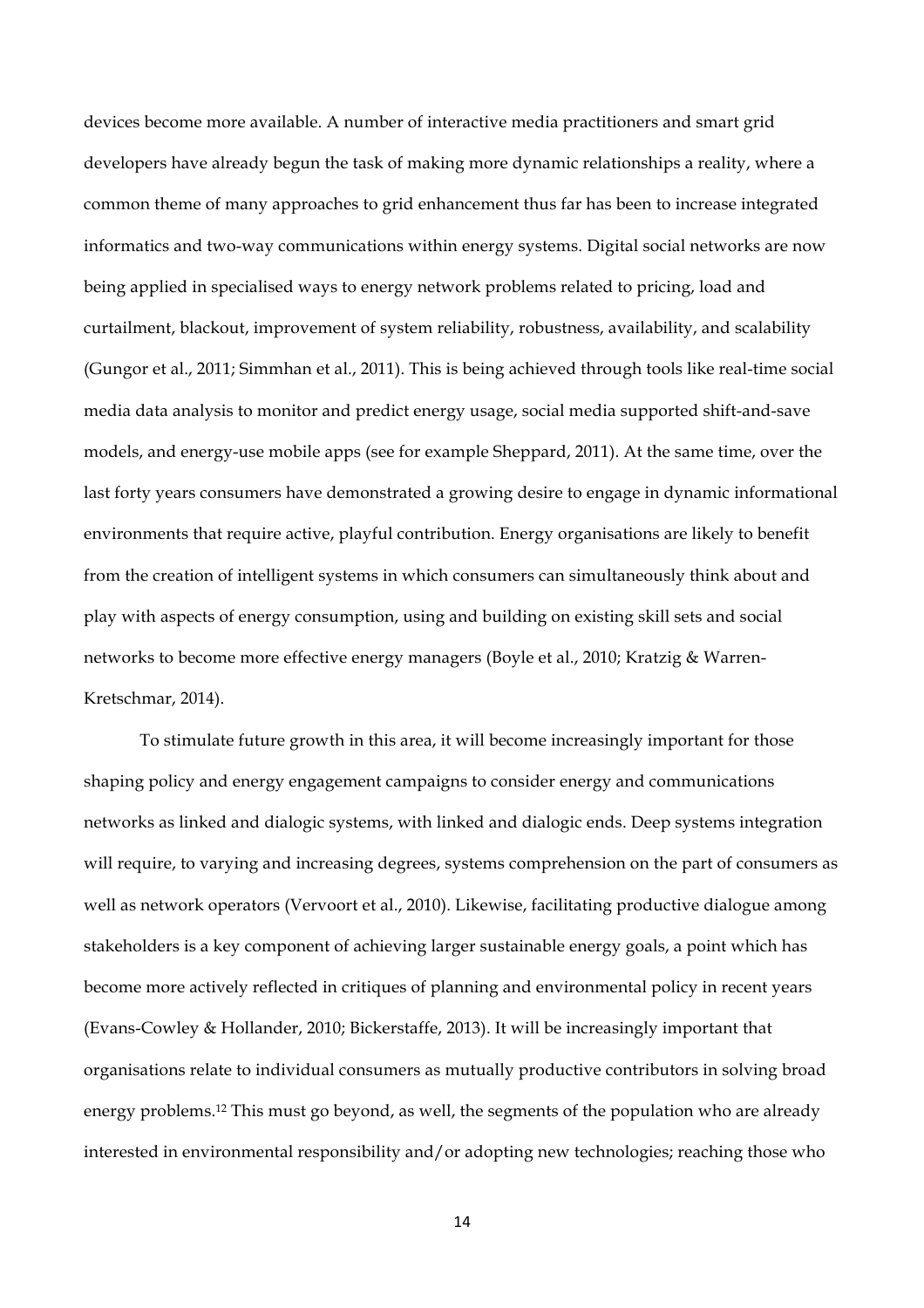are not environmentally inclined will as always represent the greatest challenge in developing tools that are effective in influencing energy use. As a genre of entertainment media, digital games have a unique advantage in that they are often social as a rule, and spread socially: if you can achieve a game with simplicity, some addictive qualities, and engage a critical mass of players, it will spread on its own—and with it, perhaps, embedded changes in thinking about the situations it represents in the real world. There are a number of hugely popular resource management games, like *Farmville* (2009)*, Clash of Clans* (2012) or *Mafia Wars* (2009), that could serve as models of social gaming that work; these are games proven to have a wide demographic appeal (plus a larger than average player base of females, over-40s, and teens—all outside the typical "gamer" demographic categories) (Santovec, 2011).

The relevance of games in helping to change how we relate to our resources, environments and social structures is likely to go well beyond the single intervention or campaign, and even beyond larger goals such as meeting regional sustainable energy targets. As simulation, games are less ephemeral than digital media, and have been around seemingly since our human beginnings, as simulations of real conflicts and challenges (Lancy, 2015). Our modern, highly visual digitised networks simply expanded the scale of connectivity in games and thus the range of networks across which playful cooperation can occur. At the same time, the physical networks that transmit information as well as the structure of information itself is evolving to be increasingly decentralised, mobile, and adaptable. <sup>13</sup> Games are extremely well suited to this paradigm, able to mount arguments and enact realities in ways that emphasise our participatory roles in complex systems, while simultaneously interrogating the nature and effectiveness of those systems. Regarding our management of energy resources and social responsibility more broadly, the multiple, multi-scalar perspectives that interactive games encourage may, by supporting us in understanding our systemic positions more clearly, help us make more conscious and humane choices in the future.

#### **Acknowledgements**

Many thanks to the University of Ulster and B9 Energy for supporting this research.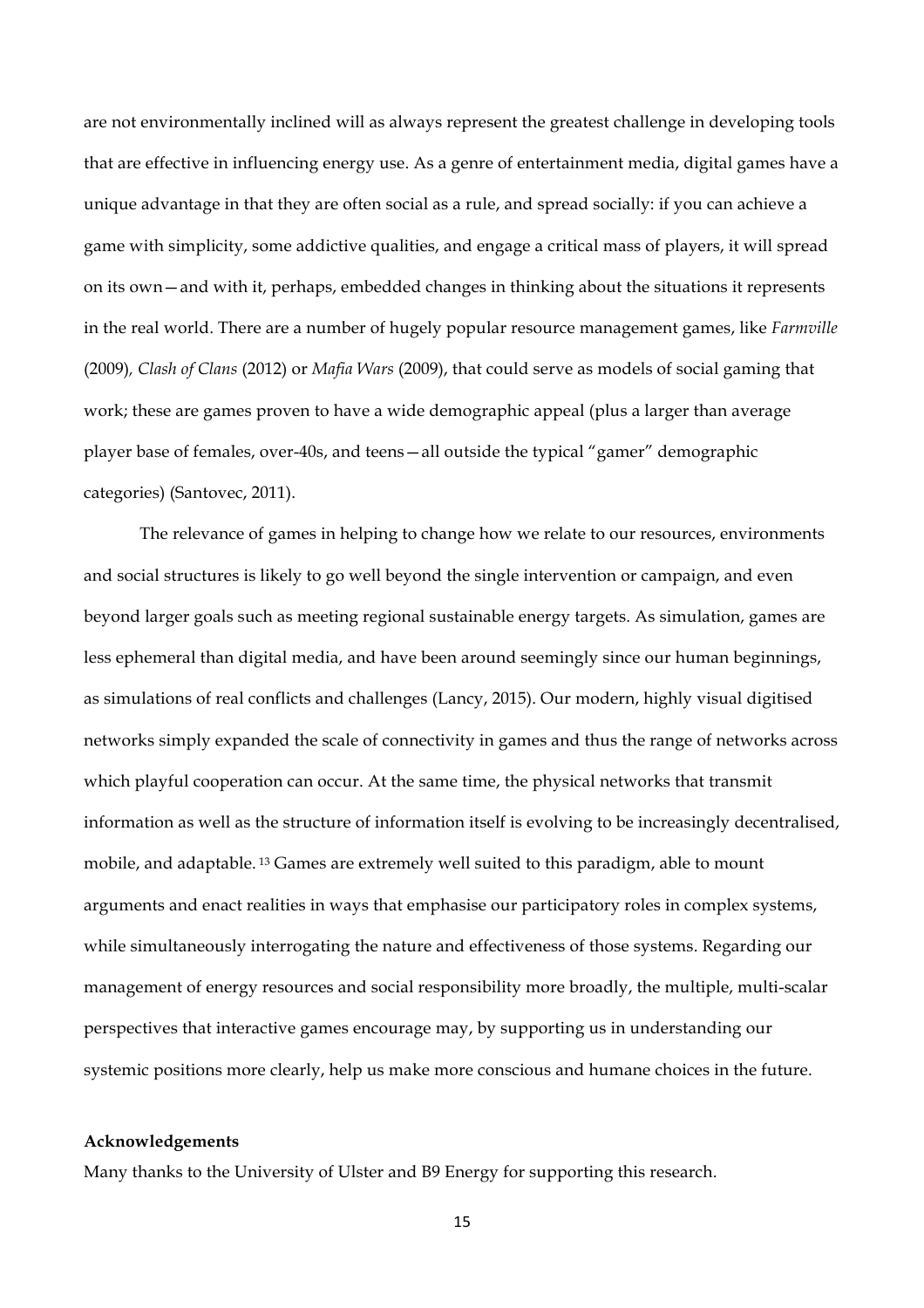# **References**

- 1. Atkinson, S., (2014). *Beyond the Screen: Emerging Cinema and Engaging Audiences*. New York: Bloomsbury.
- 2. Berger, J. & Milkman, K.L. (2012), "What Makes Online Content Viral?" *Journal of Marketing Research*, 49(2), p. 192–205.
- 3. Bickerstaffe, S. (2013). *Building Tech-powered Public Services*. UK Institute for Public Policy Research.
- 4. Bogost, I. (2009). "Persuasive Games: The Proceduralist Style," *Gamasutra* [Accessed 20th Jan 2015] [Online] Available from:

http://www.gamasutra.com/view/feature/132302/persuasive\_games\_the\_.php

- 5. Bogost, I., (2010). *Persuasive Games: The Expressive Power of Videogames*. Cambridge, Massachusetts: MIT Press.
- 6. Boyle, E., Connolly, T. M., & Hainey, T. (2011). "The Role of Psychology in Understanding the Impact of Computer Games. *Entertainment Computing*, *2*(2), p. 69–74.
- 7. Cass, N., & Walker, G. (2009). "Emotion and Rationality: The Characterisation and Evaluation of Opposition to Renewable Energy Projects." *Emotion, Space and Society*, *2*(1), 62-69.
- 8. Churchman, C.W.(1967).Wicked problems. *Management Science*, 14(4), B141–B142.
- 9. Clark, R. & Goldsmith, R. (2005). "Market Mavens: Psychological Influences." *Psychology and Marketing* 22, p. 289–312.
- 10. Crawford, C., (1984). *The Art of Computer Game Design*. New York: McGraw-Hill Osborne Media.
- 11. De Freitas, S. (2011). "Games for change." *Nature*, p. 3–4.
- 12. Deighton, J., Romer, D. & McQueen, J. (1989). "Using Drama to Persuade*." Journal of Consumer Research*, 16(3), p. 335–43.
- 13. Devine-Wright, P., Devine-Wright, H., & Sherry-Brennan, F. (2010). "Visible Technologies, Invisible Organisations: An Empirical Study of Public Beliefs about Electricity Supply Networks. *Energy Policy* 38(8), p. 4127–4134.
- 14. Eastwood, J. D., Smilek, D., & Merikle, P. (2001). "Differential Attentional Guidance by Unattended Faces Expressing Positive and Negative Emotion." *Perception & Psychophysics*, 63(6), p. 1004-1013.
- 15. Entertainment Software Association (2014) *Essential Facts About the Computer and Video Game Industry 2014 Sales, Demographic and Usage Data* [accessed 13th January 2015] Available from: http://www.theesa.com/wp-content/uploads/2014/10/ESA\_EF\_2014.pdf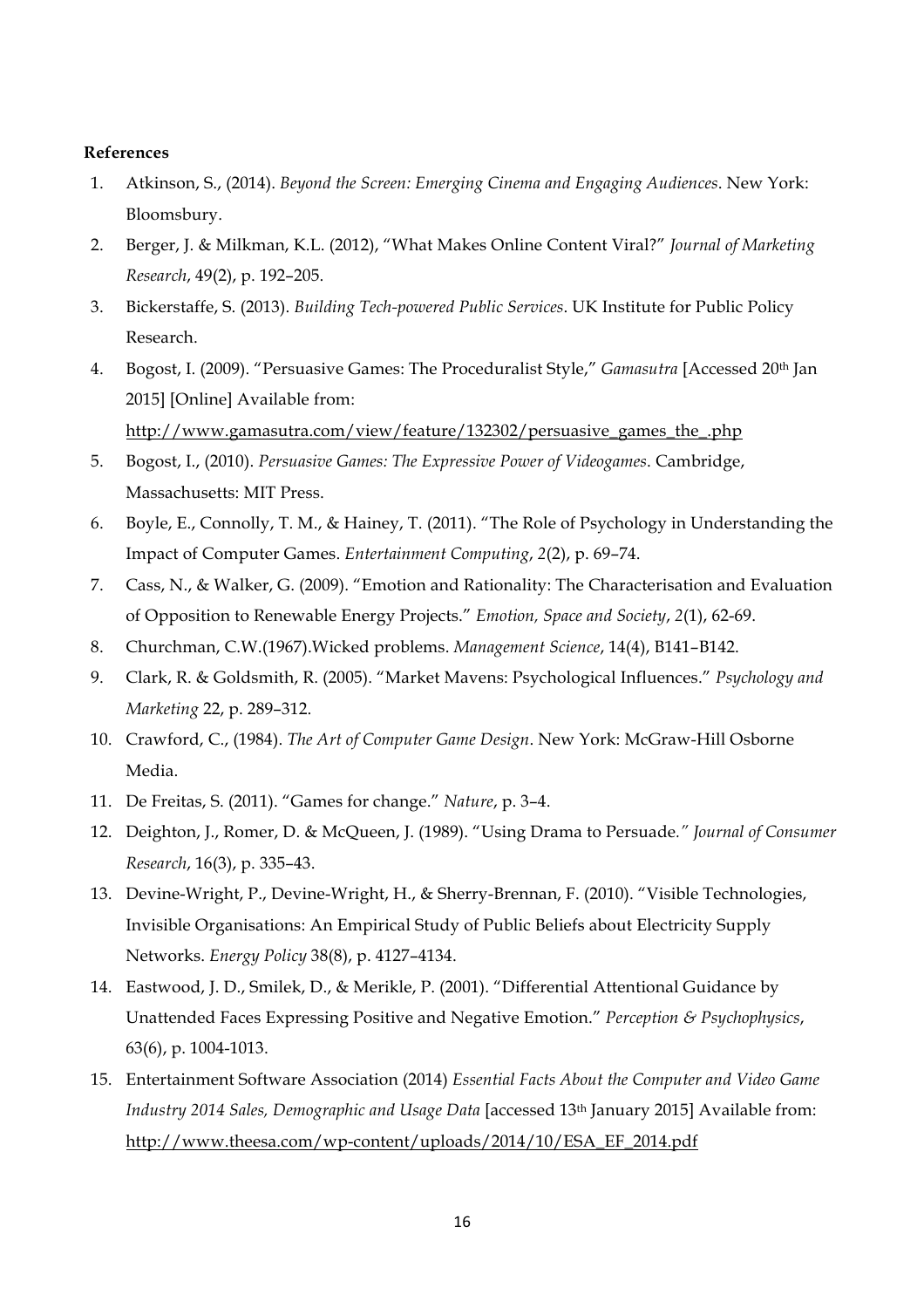- 16. Escalas, J. E. (2004). "Narrative Processing: Building Consumer Connections to Brands." *Journal of Consumer Psychology*, 14(1), p. 168–80.
- 17. ———(2007), "Narrative Versus Analytical Self-Referencing and Persuasion," *Journal of Consumer Research*, 34(4), p. 421–9.
- 18. Evans-Cowley, J., & Hollander, J. (2010). "The New Generation of Public Participation: Internet-based Participation Tools." *Planning Practice and Research,* 25(3), p. 397–408.
- 19. Faiers, A., & Neame, C. (2006). "Consumer Attitudes towards Domestic Solar Power Systems." *Energy Policy*, 34(14), p. 1797–1806.
- 20. Flanagan, M., (2013). *Critical Play: Radical Game Design*. Cambridge, Massachusetts: MIT Press.
- 21. Foster, D. & Linehan, C. (2013). "Liking" Carbon: Can Social Media Play a Role in Carbon Management? *Carbon Management* 4(1), p. 1–4.
- 22. Fredericks, J., & Foth, M. (2013). "Augmenting Public Participation: Enhancing Planning Outcomes through the Use of Social Media and Web." *Australian Planner*, 50(3), p. 244–256.
- 23. Frasca, G., (2004). "Videogames of the Oppressed: Critical Thinking, Education, Tolerance and Other Trivial Issues" in Wardrip-fruin, N. & Harrigan, P. (Eds.), *First Person: New Media as Story, Performance and Game*. Cambridge, Massachusetts: MIT Press, p. 85-94.
- 24. Friedman, T. (2006). "Civilisation and Its Discontents: Simulation, Subjectivity, and Space." *Games Research* [Online] [Accessed 23 Feb 2015] Available from: http://gameresearch.com/index.php/articles/civilization-and-its-discontents-simulation-subjectivity-andspace/
- 25. Gabrys, J. (2014). "Programming Environments: Environmentality and Citizen Sensing in the Smart City." *Environment and Planning D: Society and Space*, 32(1), p. 30–48.
- 26. Gee, J.P. "Learning Systems, Not Games." *Texas Education Review* 1 (2013).
- 27. Grant, R. (2012). "After saving people \$416.5M in energy bills and 3.7B kilowatts, Opower files to go public." *Venturebeat*. [Accessed 26 Jan 2015] Avaiable at http://venturebeat.com/2014 /02/12/ after-saving-people-416-5m-in-energy-bills-and-3-7b-kilowatts-opower-secretly-filesto-go-public/ ]
- 28. Gubbi, J., Buyya, R., Marusic, S., & Palaniswami, M. (2013). "Internet of Things (IoT): A Vision, Architectural Elements, and Future Directions." *Future Generation Computer Systems*, 29(7), p. 1645-1660.
- 29. Gungor, V. C., Sahin, D., Kocak, T., Ergut, S., Buccella, C., Cecati, C., & Hancke, G. P. (2011). "Smart Grid Technologies: Communication Technologies and Standards." *IEEE Transactions on Industrial Informatics* 7(4), p. 529-539.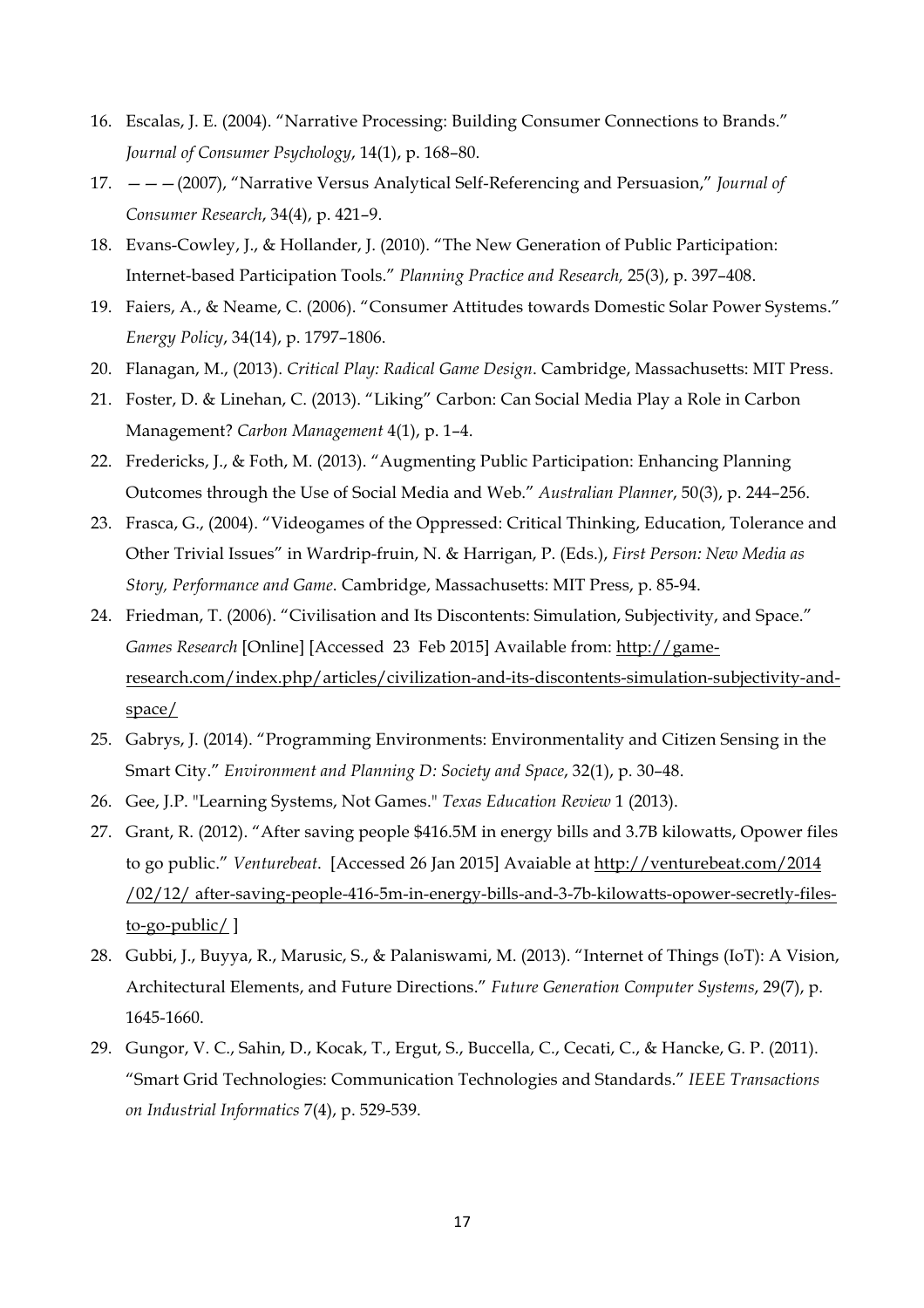- 30. Gyrd-Jones, R. I., & Kornum, N. (2013). "Managing the Co-created Brand: Value and Cultural Complementarity in Online and Offline Multi-stakeholder Ecosystems." *Journal of Business Research*, 66(9), p. 1484–1493.
- 31. Haggett, C. (2009). "Implications of alternative mitigation responses: Renewable energy" in Lever-Tracy, C. (Ed.) *Handbook of Climate Change and Society*, London: Routledge.
- 32. Haggett, C. (2014). "Planning and Persuasion: Public Engagement in Renewable Energy Decision-Making" in Patrick Devine-Wright (Ed.), *Renewable Energy and the Public: From NIMBY to Participation.* Lond: Routledge.
- 33. Hayles. N. K. (1999). *How We Became Posthuman: Virtual Bodies in Cybernetics, Literature, and Informatics.* Chicago: University of Chicago Press.
- 34. Hayles, N. K. (2007). "Intermediation: The Pursuit of a Vision." *New Literary History*, 38(1), p. 99-125.
- 35. Henderson, B. (2013). *Rethinking the Internet of Things: A Scalable Approach to Connecting Everything*. New York: APress Publishing.
- 36. Klabbers, J. (2011). "Tensions Between Meaning Construction and Persuasion in Games." Game Studies 11(2) [accessed 10<sup>th</sup> January 2015] Available from: http://gamestudies.org/1102/articles/klabbers\_book\_review
- 37. Krätzig, S., & Warren-Kretzschmar, B. (2014). "Using Interactive Web Tools in Environmental Planning to Improve Communication about Sustainable Development." *Sustainability*, 6(1), p. 236–250.
- 38. Kroposki, B., Garrett, B., Macmillan, S., Rice, B., Komomua, C., Malley, M. O., Kroposki, B. (2012). "Energy Systems Integration A Convergence of Ideas." Springfield, VA: National Renewable Energy Laboratory & U.S. Department of Commerce.
- 39. Lancy, D. F. (2015). "Mapping the Landscape of Children's Play." Utah State University Digital Commons: Sociology, Social Work & Anthropology.
- 40. Sherry, J., Lucas, K., Greenberg, B., & Lachlan, K. (2006). "Video Game Uses and Gratifications as Predictors of Use and Game Preference." *Playing Video Games: Motives, Responses, and Consequences* (2006): p. 213-224.
- 41. Mayer, I., Carton, L., de Jong, M., Leijten, M., & Dammers, E. (2004): "Gaming the Future of an Urban Network." *Futures* 36.3 (2004): 311-333.
- 42. McDowall, W. (2014). "Exploring Possible Transition Pathways for Hydrogen Energy: A Hybrid Approach Using Socio-technical Scenarios and Energy System Modelling. *Futures*, 63, p. 1–14.
- 43. Miller, P., (2010). *The Smart Swarm: How to Work Efficiently, Communicate Effectively, and Make Better Decisions Using the Secrets of Flocks, Schools, and Colonies*. (2ND ed.) New York: Avery.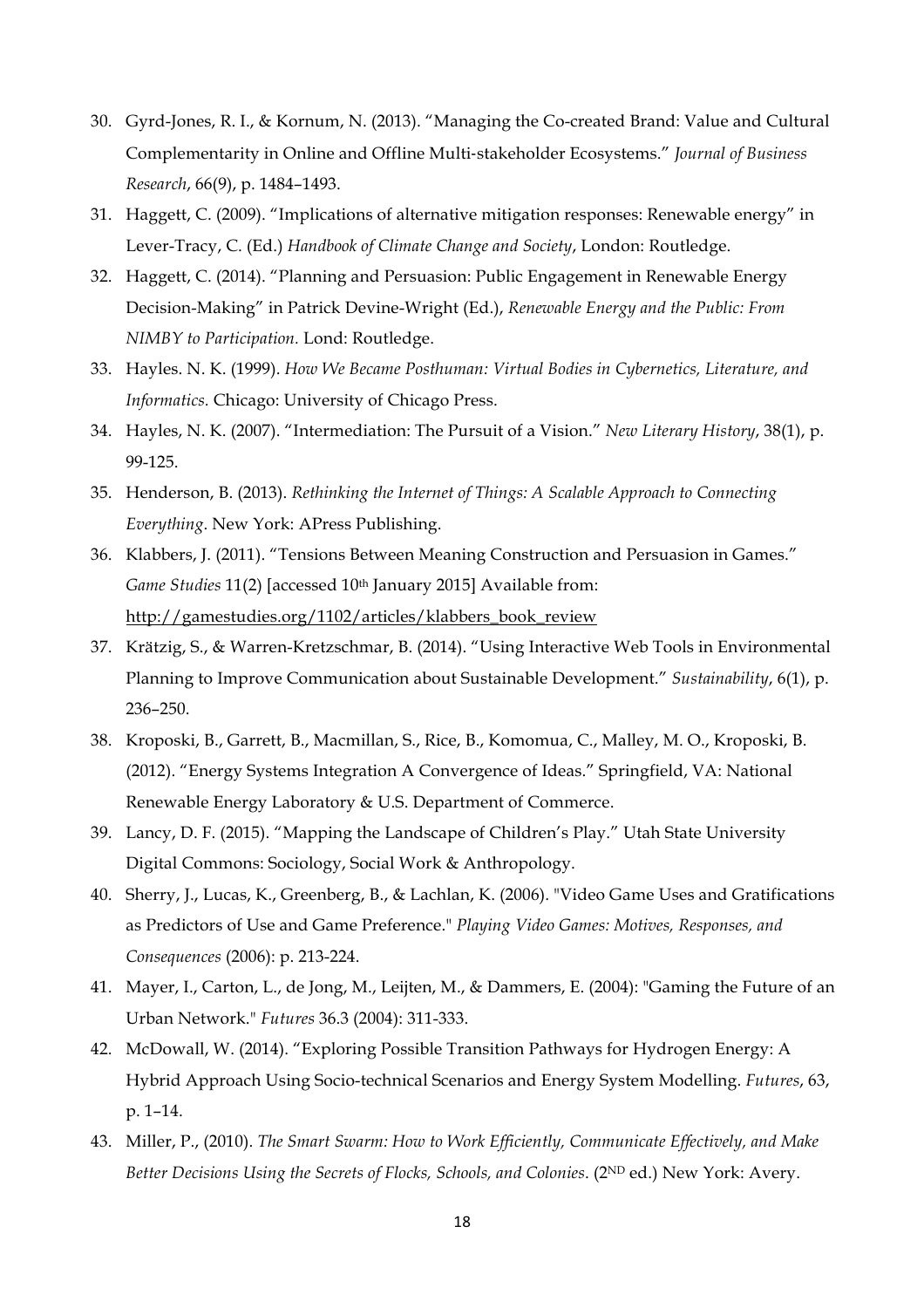- 44. Murray, J., (1998). *Hamlet on the Holodeck: The Future of Narrative in Cyberspace*. Cambridge, Massachusetts: MIT Press.
- 45. Nakarado, G. L. (1996). "A Marketing Orientation is the Key to a Sustainable Energy Future." *Energy Policy*, 24(2), p. 187–193.
- 46. Nest (2015). *Works with Nest.* Available at: https://www.youtube.com/watch?v=bPdltu-93pM. [accessed 25<sup>th</sup> February 2015].
- 47. Owen, A. D. (2004). "Environmental Externalities, Market Distortions and the Economics of Renewable Energy Technologies." *The Energy Journal*, p. 127-156.
- 48. Paladino, A., & Pandit, A. P. (2012). "Competing on Service and Branding in the Renewable Electricity Sector." *Energy Policy*, 45(2), p. 378–388.
- 49. Parrish, J. K., & Edelstein-Keshet, L. (1999). "Complexity, Pattern, and Evolutionary Trade-offs in Animal Aggregation." *Science* 284, p. 99–101.
- 50. Pierce, J., & Paulos, E. (2012). "Beyond Energy Monitors: Interaction, Energy, and Emerging Energy Systems" in *Proceedings of the SIGCHI Conference on Human Factors in Computing Systems,* p. 665-674. Raleigh, NC: Association for Computing Machinery.
- 51. Prothero, a., McDonagh, P., & Dobscha, S. (2010). "Is Green the New Black? Reflections on a Green Commodity Discourse." *Journal of Macromarketing*, 30(2), p. 147–159.
- 52. Reeves, B., Cummings, J., Scarborough, J., & Yeykelis L. (2015) "Increasing Energy Efficiency With Entertainment Media: An Experimental and Field Test of the Influence of a Social Game on Performance of Energy Behaviours." *Environment and Behaviour* 47(1), p. 102-115. New York: Sage.
- 53. Rittel, Horst W. J.; Melvin M. Webber (1973). "Dilemmas in a General Theory of Planning" *Policy Sciences* 4: 155–169
- 54. Rowlands, I.H., Parker, P., Scott, D. (2003). "Consumers and Green Electricity: Profiling Potential Purchasers." *Business Strategy and the Environment* 12
- 55. Rogers, E. M. (2010). *Diffusion of Innovations* (4th ed.). New York: Simon and Schuster.
- 56. Rogers, S., (2009). "How to Crowdsource MPs' Expenses." *The Guardian*. [accessed 10th January 2015] Available from: http://www.theguardian.com/news/datablog/2009/jun/18/mpsexpenses-houseofcommons
- 57. Røpke, I., Christensen, T.H., & Jensen, J.O. (2010). "Information and Communication Technologies: A New Round of Household Electrification." *Energy Policy* 38(4), p. 1764-1773.
- 58. *Run That Town* (2015). Available at: http://runthattown.abs.gov.au/. [Accessed 25 February 2015]
- 59. Salen, K. & Zimmerman, E. (2003). *Rules of Play: Game Design Fundamentals*. Cambridge, Massachusetts: MIT Press.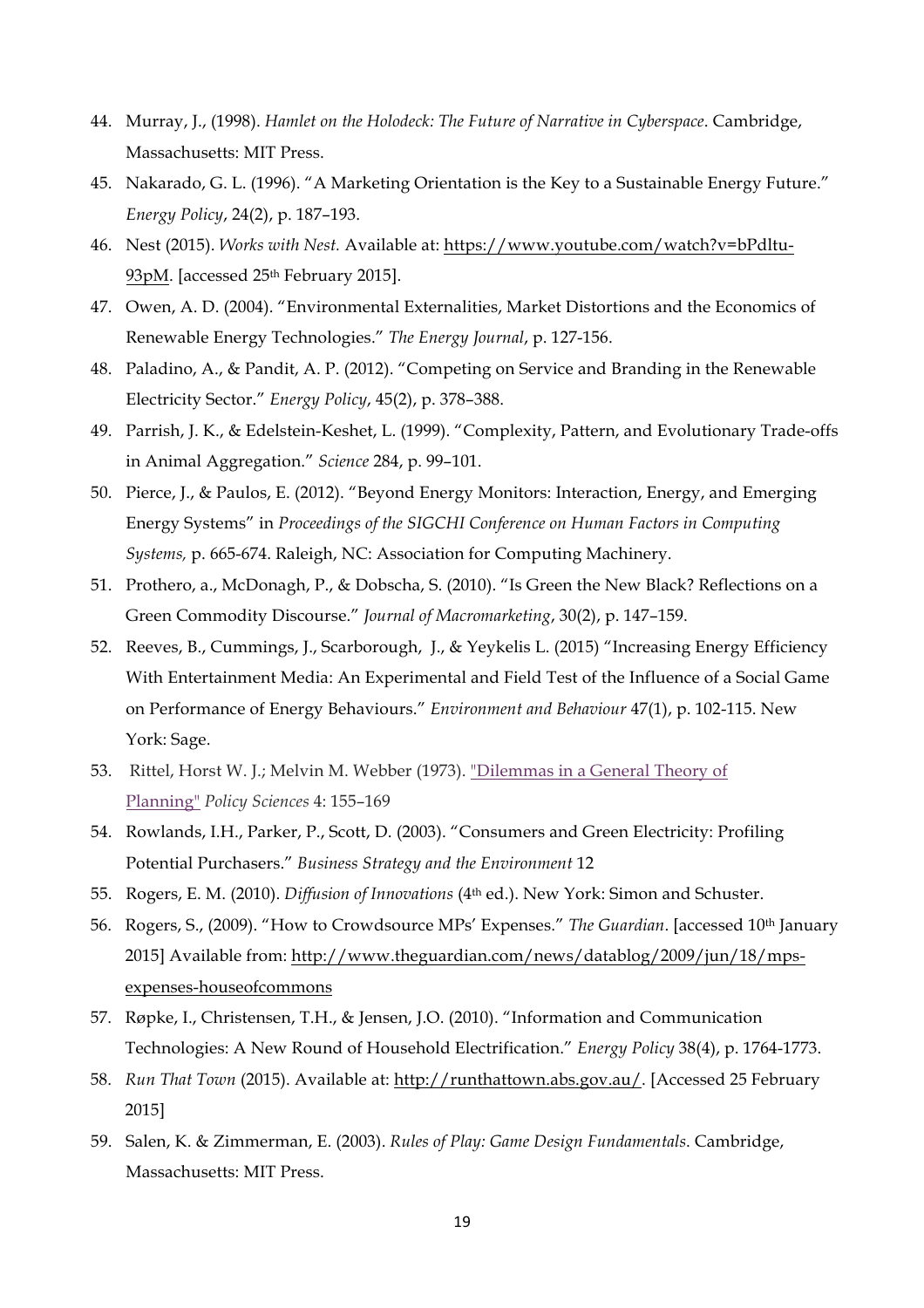- 60. Santovec, M. L. (2011). Women, Socialization and Video Games. *Women in Higher Education*, *20*(11), 8-9.
- 61. Sheppard, D. C. (2011). "Social Solutions for Climate Change Mitigation and Adaptation: Cross Cultural Lessons from Denmark to the Intersect." *The Stanford Journal of Science, Technology & Society,* 4(1), p. 67–91.
- 62. Sicart, M., (2011). "Against Procedurality." *Game Studies* [Online] 11(3) [accessed 15th January 2015]. Available from: http://gamestudies.org/1103/articles/sicart\_ap.
- 63. Simmhan, Y., Zhou, Q., & Prasanna, V. (2011). "Semantic Information Integration for Smart Grid Applications." In Kim, J. & Lee, M. (Eds.) *Green IT: Technologies and Applications*. London: Springer.
- 64. *Spent* (2011). Available at http://playspent.org/ . [Accessed 18 March 2016]
- 65. Squire, K. "Video Games in Education." *International Journal of Intelligent Games & Simulation* 2.1 (2003): 49-62.
- 66. Srivastava, L., & Vakali, A. (2012). "Towards a Narrative-Aware Design Framework for Smart Urban Environments Urban Mobility: State of the Art and Gap Analysis," p. 166–177.
- 67. Stackelberg, P. Von, & Jones, R. E. (2014). "Tales of Our Tomorrows: Transmedia Storytelling and Communicating About the Future." *Journal of Futures Studies*, *18*(3), p. 57–76.
- 68. Stephenson, J., Barton, B., Carrington, G., Gnoth, D., Lawson, R., & Thorsnes, P. (2010). "Energy Cultures: A Framework for Understanding Energy Behaviours." *Energy Policy*, 38(10), p. 6120–6129.
- 69. Strengers, Y. (2011). "Designing Eco-feedback Systems for Everyday Life." In *Proceedings of the Annual Conference on Human Factors in Computing Systems*. Vancouver, CA: Association for Computing Machinery.
- 70. Tsoukalas, L. H., & Gao, R. (2008). "From Smart Grids to an Energy Internet: Assumptions, Architectures and Requirements." *IEEE Deregulation, Restruction and Power Technologies* 3, p. 94-98.
- 71. Vasconcelos, E., Lucena, C., Melo, G., Irving, M., Briot, J.-P., Sebba, V., & Sordoni, A. (2009). "A Serious Game for Exploring and Training in Participatory Management of National Parks for Biodiversity Conservation: Design and Experience." Rio de Janeiro, BR: *2009 VIII Brazilian Symposium on Games and Digital Entertainment*, p. 93–100.
- 72. Vervoort, J.M., Kok, K., van Lammeren, R., & Veldkamp, T. (2010). "Stepping into Futures: Exploring the Potential of Interactive Media for Participatory Scenarios on Social-ecological Systems." *Futures* 42(6), p. 604-616.
- 73. Walker, G., Cass, N., Burningham, K., & Barnett, J. (2010). "Renewable Energy and Sociotechnical Change: Imagined Subjectivities of 'the Public' and their Implications."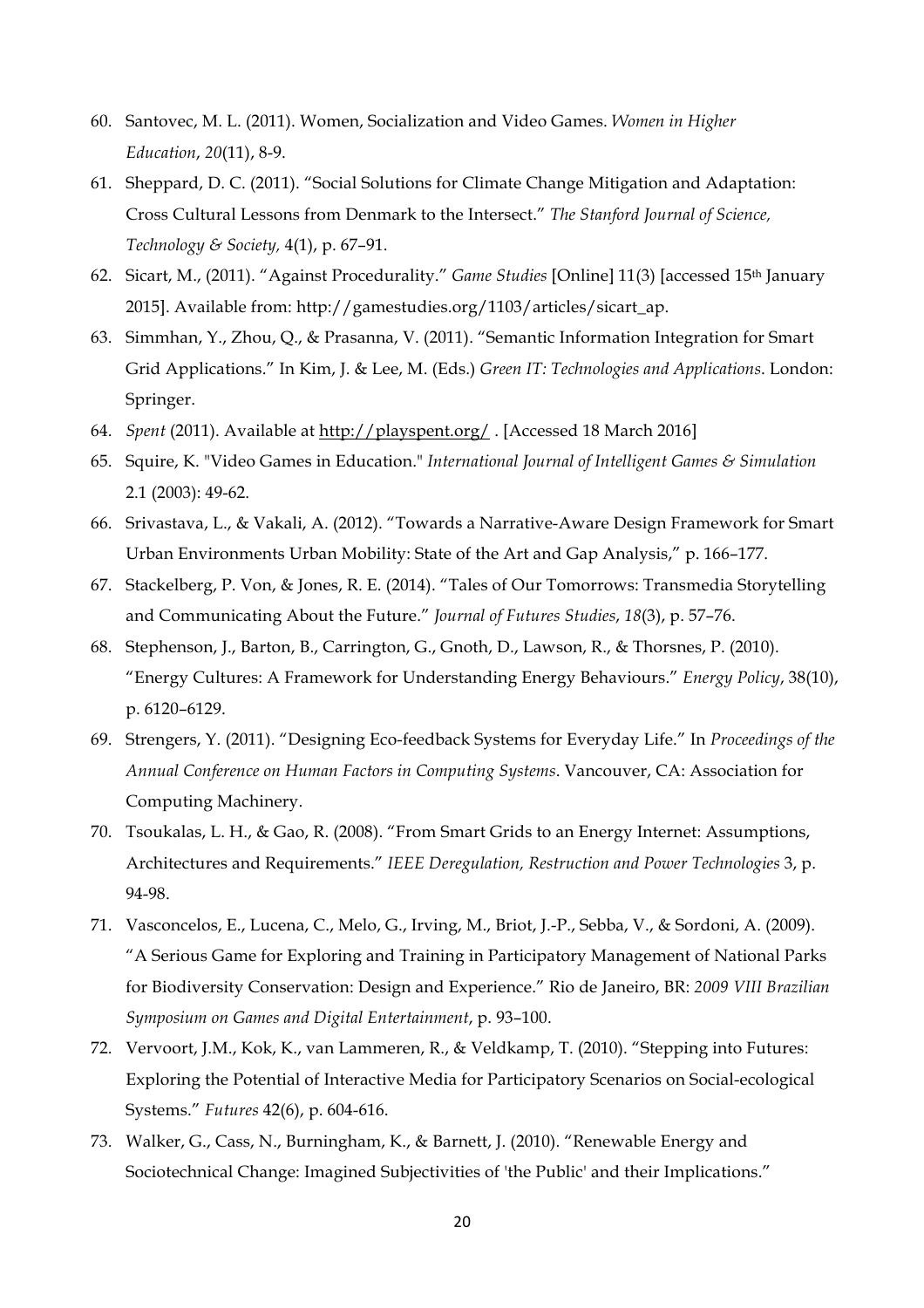- 74. Wark, M., (1994). *Virtual Geography: Living with Global Media Events*. Indianapolis, IN: Indiana University Press.
- 75. Weber, R. (2010). *Internet of Things*. Zürich, Berlin: Springer.
- 76. *World Without Oil* [website]. San Jose, CA: Corporation for Public Broadcasting, 2007. http://worthwithoutoil.org [accessed 25 March 2015].
- 77. Wright, R., (2001). *Nonzero: History, Evolution & Human Cooperation: The Logic of Human Destiny* (2nd ed) London: Abacus.
- 78. Wüstenhagen, R., Wolsink, M., & Bürer, M. J. (2007). "Social Acceptance of Renewable Energy Innovation: An Introduction to the Concept." *Energy Policy* 35(5), p. 2683–2691.
- 79. Zyda, M. (2005). "From Visual Simulation to Virtual Reality to Games." *Computer*, 38(9), p. 25- 32.

# **Ludography**

- 1. Australian Bureau of Statistics (2013). *Run This Town* [Game].
- 2. Brøderbund Maxis (1989). *SimCity* PC [Game].
- 3. Channel 4 (2014). *Reverse the Odds* iOS [Game].
- 4. Electronic Arts Maxis (2000). *The Sims* PC [Game].
- 5. Eklund, K., and Writerguy (2007). *World Without Oil* [Game].
- 6. Formula D Interactive. *Eskom Energy Planner* (2013) PC [Game].
- 7. InterFuel, LLC. (2006). *Darfur is Dying* [Web].
- 8. McKinney, (2011) *Spent* [Web]
- 9. Pande V., and Pande Laboratory (2000). *Folding@home* [Game].
- 10. Pollotta, T. (2010). *Collapsus* [Web/film].
- 11. Red Redemption, Ltd. (2011). *Fate of the World: Tipping Point* PC [Game].
- 12. Supercell (2012) *Clash of Clans* [iOS]
- 13. Zynga, (2009). *Farmville* [Facebook]
- 14. Zynga, (2009) *Mafia Wars* [Web]

<u> 1989 - Johann Barn, mars ann an t-Amhain an t-Amhain an t-Amhain an t-Amhain an t-Amhain an t-Amhain an t-Amh</u>

<sup>1</sup> Research undertaken at Stanford shows a quantifiable 2% drop in household energy use when consumers played *The Energy Game* (2015). See B. Reeves, Cummings, J. J., Scarborough, J. K., & Yeykelis, L. (2015),

<sup>&</sup>quot;Increasing Energy Efficiency With Entertainment Media An Experimental and Field Test of the Influence of a Social Game on Performance of Energy Behaviors" in *Environment and Behavior*, 47(1), p. 102-115.

<sup>2</sup> Cass & Walker (2009) note that environmental decisions based purely on rational, technical, "objective" and scientific assessments have been called into question and may not be generally accepted. Socially-situated